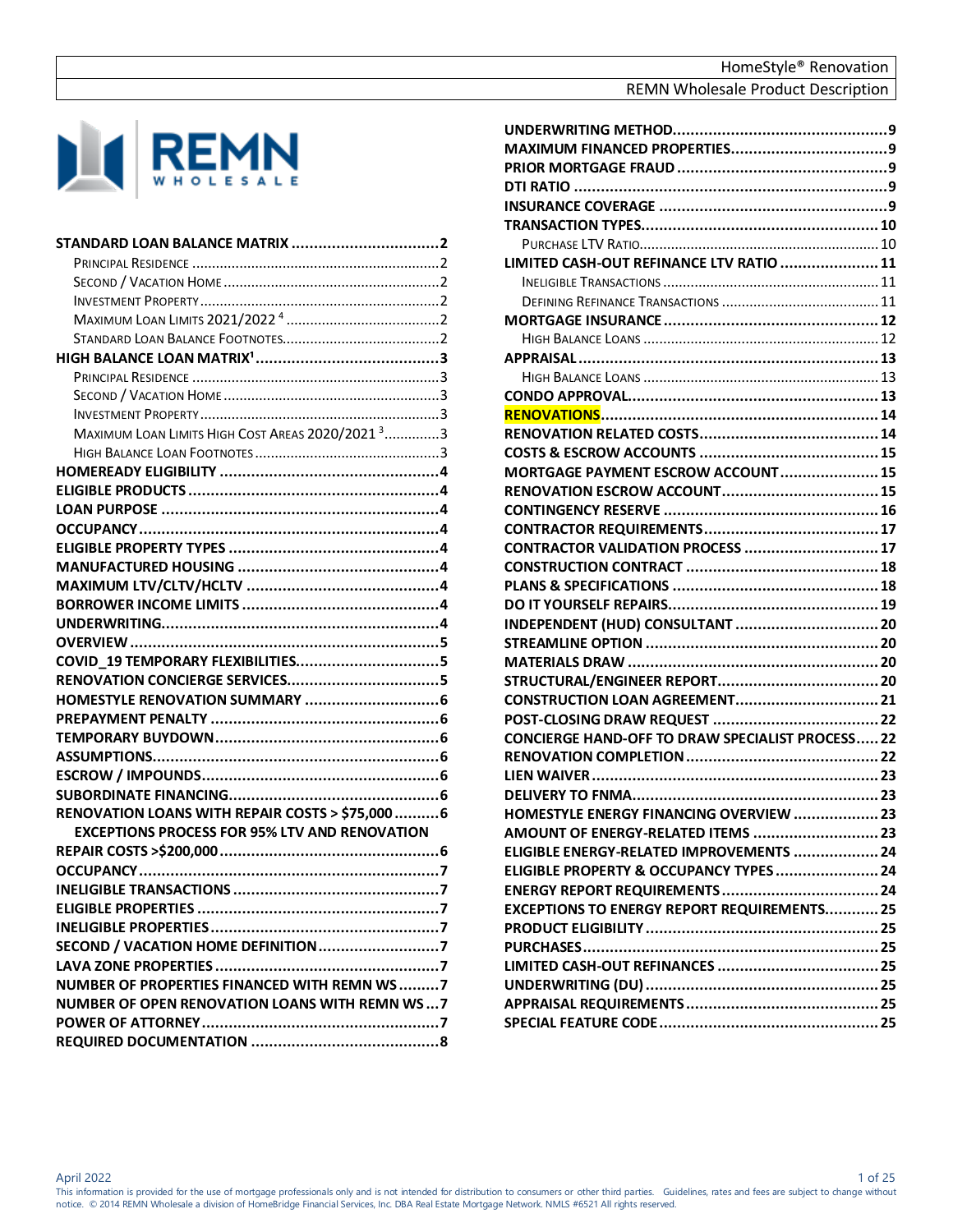<span id="page-1-5"></span><span id="page-1-4"></span><span id="page-1-3"></span><span id="page-1-2"></span><span id="page-1-1"></span><span id="page-1-0"></span>

|                                                    |                                                                                                                           |              |                                                              | <b>STANDARD LOAN BALANCE MATRIX</b> |           |                       |                             |                     |
|----------------------------------------------------|---------------------------------------------------------------------------------------------------------------------------|--------------|--------------------------------------------------------------|-------------------------------------|-----------|-----------------------|-----------------------------|---------------------|
|                                                    |                                                                                                                           |              |                                                              | <b>Principal Residence</b>          |           |                       |                             |                     |
| <b>PURPOSE</b>                                     |                                                                                                                           | <b>Units</b> | <b>Maximum</b><br>LTV <sup>1</sup> /CLTV <sup>2</sup> /HCLTV |                                     |           | <b>Maximum</b><br>DTI | Loan<br>Amount <sup>3</sup> | <b>Minimum FICO</b> |
| Purchase & Limited Cash-Out Refinance <sup>4</sup> |                                                                                                                           | 1            |                                                              | 90.00%                              | Per DU    |                       | See Below                   | Per DU              |
|                                                    |                                                                                                                           |              |                                                              | <b>Second / Vacation Home</b>       |           |                       |                             |                     |
| Purchase & Limited Cash-Out Refinance <sup>4</sup> |                                                                                                                           |              |                                                              | 90.00%                              | Per DU    |                       | See Below                   | Per DU              |
|                                                    |                                                                                                                           |              |                                                              | <b>Investment Property</b>          |           |                       |                             |                     |
| Purchase                                           |                                                                                                                           | 1            |                                                              | 85.00%                              | Per DU    |                       | See Below                   | Per DU              |
| Limited Cash-Out Refinance <sup>4</sup>            |                                                                                                                           |              |                                                              | 75.00%<br>Per DU                    |           | See Below             | Per DU                      |                     |
|                                                    |                                                                                                                           |              |                                                              | Maximum Loan Limits 2021/2022       |           |                       |                             |                     |
|                                                    |                                                                                                                           |              |                                                              | Contiguous United States,           |           |                       | Alaska, Guam, Hawaii,       |                     |
| Number of Units                                    |                                                                                                                           |              |                                                              | District of Columbia & Puerto Rico  |           | US Virgin Islands     |                             |                     |
|                                                    |                                                                                                                           | 2021         |                                                              | 2022                                |           |                       | 2021                        | 2022                |
| \$548,250<br>\$625,000                             |                                                                                                                           |              |                                                              |                                     | \$822,375 | \$937,500             |                             |                     |
| <b>Standard Loan</b>                               | $LTV's \geq 80.01\%$ require mortgage insurance and are subject to MI guidelines. The more restrictive minimum credit     |              |                                                              |                                     |           |                       |                             |                     |
| <b>Balance Footnotes</b>                           | score and guidelines apply. See Mortgage Insurance for details on maximum DTI ratios.                                     |              |                                                              |                                     |           |                       |                             |                     |
|                                                    | <sup>2</sup> Maximum CLTV to 105% if mortgage is part of Community Seconds <sup>®</sup> transaction.                      |              |                                                              |                                     |           |                       |                             |                     |
|                                                    | <sup>3</sup> REMN WS Minimum Loan Amount \$40,000                                                                         |              |                                                              |                                     |           |                       |                             |                     |
|                                                    |                                                                                                                           |              |                                                              |                                     |           |                       |                             |                     |
|                                                    | <sup>4</sup> Limited Cash-Out Refinance is subject to all permits and building approvals secured prior to final approval. |              |                                                              |                                     |           |                       |                             |                     |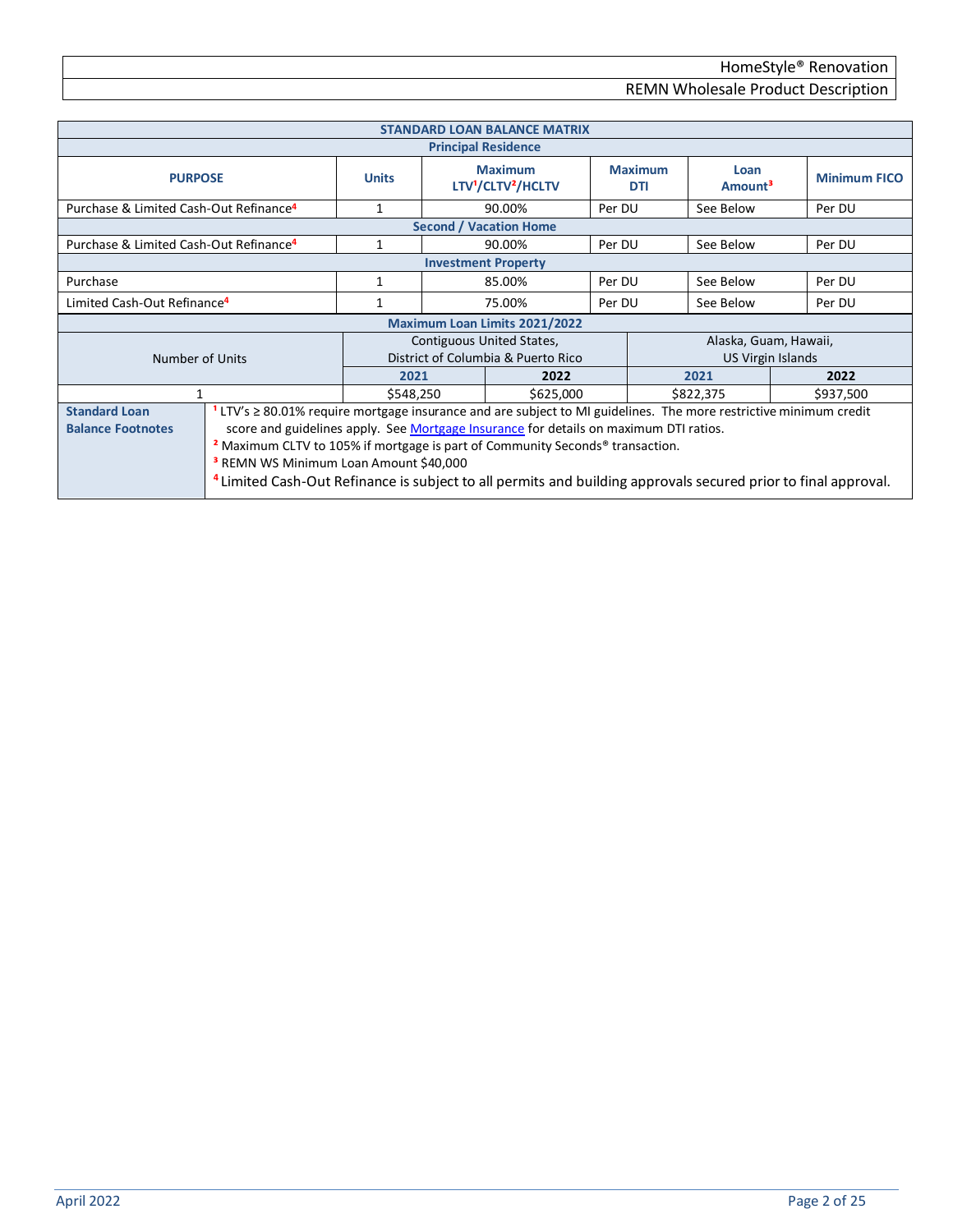<span id="page-2-4"></span><span id="page-2-3"></span><span id="page-2-2"></span><span id="page-2-1"></span><span id="page-2-0"></span>

| <b>HIGH BALANCE LOAN MATRIX<sup>1</sup></b>        |                                                                                                                                                                                                                                                                                                                                                                                                                                                                                                                                                                                                                                                           |              |  |                                    |  |                              |                          |                     |
|----------------------------------------------------|-----------------------------------------------------------------------------------------------------------------------------------------------------------------------------------------------------------------------------------------------------------------------------------------------------------------------------------------------------------------------------------------------------------------------------------------------------------------------------------------------------------------------------------------------------------------------------------------------------------------------------------------------------------|--------------|--|------------------------------------|--|------------------------------|--------------------------|---------------------|
| <b>Principal Residence</b>                         |                                                                                                                                                                                                                                                                                                                                                                                                                                                                                                                                                                                                                                                           |              |  |                                    |  |                              |                          |                     |
| <b>PURPOSE</b>                                     |                                                                                                                                                                                                                                                                                                                                                                                                                                                                                                                                                                                                                                                           | <b>Units</b> |  | <b>Maximum</b><br>LTV/CLTV/HCLTV   |  | <b>Maximum</b><br><b>DTI</b> | Loan<br><b>Amount</b>    | <b>Minimum FICO</b> |
| Purchase & Limited Cash-Out Refinance <sup>2</sup> |                                                                                                                                                                                                                                                                                                                                                                                                                                                                                                                                                                                                                                                           | 1            |  | 90.00%                             |  | Per DU                       | See Below                | Per DU              |
|                                                    |                                                                                                                                                                                                                                                                                                                                                                                                                                                                                                                                                                                                                                                           |              |  | <b>Second / Vacation Home</b>      |  |                              |                          |                     |
| Purchase & Limited Cash-Out Refinance <sup>2</sup> |                                                                                                                                                                                                                                                                                                                                                                                                                                                                                                                                                                                                                                                           | $\mathbf{1}$ |  | 90.00%                             |  | Per DU                       | See Below                | Per DU              |
|                                                    |                                                                                                                                                                                                                                                                                                                                                                                                                                                                                                                                                                                                                                                           |              |  | <b>Investment Property</b>         |  |                              |                          |                     |
| Purchase                                           |                                                                                                                                                                                                                                                                                                                                                                                                                                                                                                                                                                                                                                                           | 1            |  | 85.00%                             |  | Per DU                       | See Below                | Per DU              |
| Limited Cash-Out Refinance <sup>2</sup>            |                                                                                                                                                                                                                                                                                                                                                                                                                                                                                                                                                                                                                                                           | $\mathbf{1}$ |  | 75.00%<br>Per DU                   |  | See Below                    | Per DU                   |                     |
| Maximum Loan Limits High Cost Areas 2020/2021      |                                                                                                                                                                                                                                                                                                                                                                                                                                                                                                                                                                                                                                                           |              |  |                                    |  |                              |                          |                     |
|                                                    |                                                                                                                                                                                                                                                                                                                                                                                                                                                                                                                                                                                                                                                           |              |  | Contiguous United States,          |  |                              | Alaska, Guam, Hawaii,    |                     |
| Number of Units                                    |                                                                                                                                                                                                                                                                                                                                                                                                                                                                                                                                                                                                                                                           |              |  | District of Columbia & Puerto Rico |  |                              | <b>US Virgin Islands</b> |                     |
|                                                    |                                                                                                                                                                                                                                                                                                                                                                                                                                                                                                                                                                                                                                                           | 2020         |  | 2021                               |  |                              | 2020                     | 2021                |
| 1                                                  |                                                                                                                                                                                                                                                                                                                                                                                                                                                                                                                                                                                                                                                           | \$765,600    |  | \$822,375                          |  |                              | Not Applicable           |                     |
|                                                    |                                                                                                                                                                                                                                                                                                                                                                                                                                                                                                                                                                                                                                                           |              |  |                                    |  |                              |                          |                     |
| <b>High Balance Loan</b><br><b>Footnotes</b>       | All eligibility requirements for high balance loans, including maximum LTV and minimum credit scores, apply and<br>supersede the HomeStyle eligibility requirements. Refer to FNMA Loan Eligibility Matrix for additional criteria.<br>壘<br>REMN WS Preferred MI Partners should be contacted to confirm eligibility for High Balance Loans.<br>壘<br>Borrower Paid and Lender Paid MI options are permitted, as are monthly, single and split premium plan options.<br>Financed MI is permitted, but LTV may not increase above the maximum LTV that is otherwise permitted.<br>壘<br>One-Unit Residential Appraisal Field Review Report (Form 2000)<br>-6 |              |  |                                    |  |                              |                          |                     |

<span id="page-2-5"></span>Report (Form 2000A) is also required if:

» The property value is ≥\$1,000,000 and the LTV/CLTV/HCLTV is >75%.

- Use the lower of the original appraised value, Field Review value or Sales Price (for purchase transactions) to calculate the LTV.
- **2** Limited Cash-Out Refinance is subject to all permits and building approvals secured prior to final approval.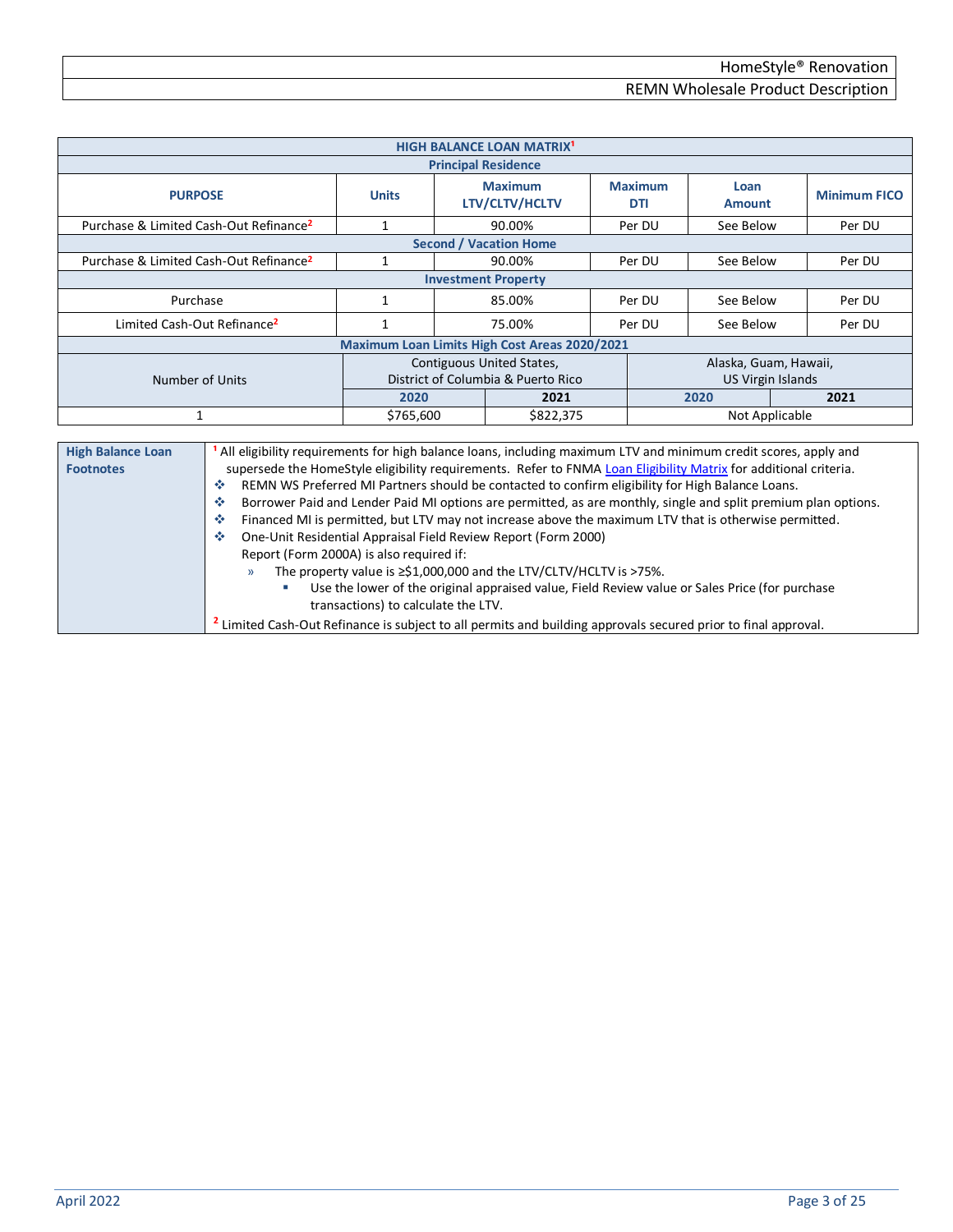<span id="page-3-8"></span><span id="page-3-7"></span><span id="page-3-6"></span><span id="page-3-5"></span><span id="page-3-4"></span><span id="page-3-3"></span><span id="page-3-2"></span><span id="page-3-1"></span><span id="page-3-0"></span>

|                              | <b>HOMESTYLE-HOMEREADY LOAN MATRIX</b>                                                                      |  |  |  |  |  |
|------------------------------|-------------------------------------------------------------------------------------------------------------|--|--|--|--|--|
| <b>HomeReady Eligibility</b> | HomeReady mortgage loans are eligible in combination with HomeStyle Renovation; however, the more<br>ൟ      |  |  |  |  |  |
|                              | restrictive requirements of HomeReady or HomeStyle Renovation apply when these two products are combined    |  |  |  |  |  |
|                              | on a loan. For example, a HomeReady HomeStyle Renovation mortgage must be a principal residence             |  |  |  |  |  |
|                              | transaction, whereas standard HomeStyle Renovation allows Second Homes and Investment properties.           |  |  |  |  |  |
| <b>Eligible Products</b>     | 15 and 30 year Fixed Rate mortgage; no ARM's (REMN overlay)<br>壘                                            |  |  |  |  |  |
| <b>Loan Purpose</b>          | Purchase<br>泰                                                                                               |  |  |  |  |  |
| <b>Occupancy</b>             | ÷<br>Primary Residence only; Second Homes and Investment Properties are NOT eligible                        |  |  |  |  |  |
| <b>Eligible Property</b>     | One (1) unit<br>$\frac{d^2\mathbf{p}}{d\mathbf{p}}$                                                         |  |  |  |  |  |
| <b>Types</b>                 | Warrantable Condos (Attached/Detached)<br>❖                                                                 |  |  |  |  |  |
|                              | Manufactured Housing (all states except for New York) - improvements cannot include structural changes<br>٠ |  |  |  |  |  |
| <b>Manufactured</b>          | ÷<br>Allowable provided the renovation work includes no structural changes                                  |  |  |  |  |  |
| <b>Housing</b>               | Maximum renovation amount is lesser of \$50,000 or 50% of After Improved Value<br>❖                         |  |  |  |  |  |
|                              | A HomeReady mortgage for a manufactured home must be a one-unit property that is underwritten<br>榛          |  |  |  |  |  |
|                              | through DU with a maximum LTV ratio of 90% (per manufactured housing), and a purchase or limited            |  |  |  |  |  |
|                              | cash-out refinance of a principal residence (per HomeReady).                                                |  |  |  |  |  |
|                              | Must be converted to real property at/or prior to closing, as well as meet all Fannie Mae eligibility<br>榛  |  |  |  |  |  |
|                              | criteria for manufactured homes.                                                                            |  |  |  |  |  |
| <b>Maximum</b>               | HomeReady Mortgage - Principal Residence                                                                    |  |  |  |  |  |
| LTV/CLTV/HCLTV               | <b>Transaction Type</b><br>Number of Units<br>Maximum LTV/CLTV/HCLTV                                        |  |  |  |  |  |
|                              |                                                                                                             |  |  |  |  |  |
|                              |                                                                                                             |  |  |  |  |  |
|                              | Purchase<br>97%*<br>1 unit                                                                                  |  |  |  |  |  |
|                              |                                                                                                             |  |  |  |  |  |
|                              |                                                                                                             |  |  |  |  |  |
|                              |                                                                                                             |  |  |  |  |  |
| <b>Borrower Income</b>       | 80% of area median income (AMI) for all other properties<br>❖                                               |  |  |  |  |  |
| <b>Limits</b>                |                                                                                                             |  |  |  |  |  |
| <b>Underwriting</b>          | DU Approve/Eligible recommendations only<br>壘                                                               |  |  |  |  |  |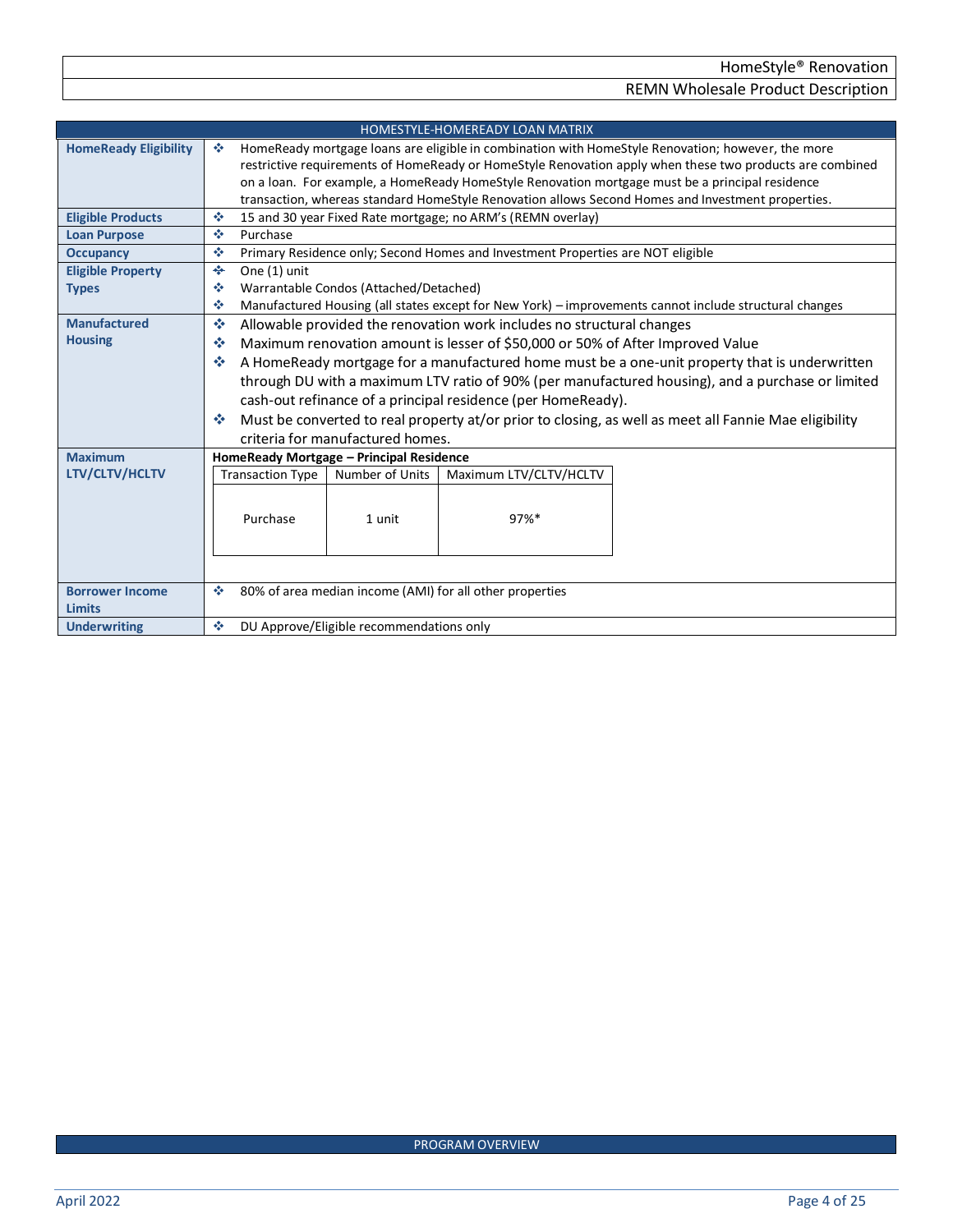<span id="page-4-2"></span><span id="page-4-1"></span><span id="page-4-0"></span>

| <b>Overview</b>             | 壘<br>REMN WS follows AllRegs for loans being sold to FNMA; except as stated in these guidelines.                             |  |  |  |  |  |  |
|-----------------------------|------------------------------------------------------------------------------------------------------------------------------|--|--|--|--|--|--|
|                             | ٠<br>Where guidelines are silent, follow AllRegs on efanniemae.com.                                                          |  |  |  |  |  |  |
| Covid_19                    | See REMN WS FNMA Product Description to reference temporary flexibilities as a result of Covid_19                            |  |  |  |  |  |  |
| <b>Temporary</b>            | Inspections/Appraisals:                                                                                                      |  |  |  |  |  |  |
| <b>Flexibilities</b>        | ❖<br>Completion of Construction Certification indicating the planned work was completed per the schedule on                  |  |  |  |  |  |  |
|                             | renovation/installation contract will be allowed to advance renovation funds, in lieu of an inspection.                      |  |  |  |  |  |  |
|                             | ❖<br>Traditional appraisals are still required for HomeStyle loans during the underwriting process (Desktop and              |  |  |  |  |  |  |
|                             | Exterior-Only options are not eligible). Form 1004D (Appraisal Update and/or Completion Report) must still be                |  |  |  |  |  |  |
|                             | obtained when the work is completed.                                                                                         |  |  |  |  |  |  |
|                             | ❖<br>Fannie Mae will consider and determine appropriate alternatives on a case-by-case basis for projects that are           |  |  |  |  |  |  |
|                             | having difficulty being completed within the negotiated timeframe.                                                           |  |  |  |  |  |  |
|                             | Recourse Removal for HomeStyle Loans Subject to Forbearance:                                                                 |  |  |  |  |  |  |
|                             | Temporary flexibilities offered for recourse removal on HomeStyle Renovation loans that were subject to<br>÷                 |  |  |  |  |  |  |
|                             | Covid 19 related forbearance during the renovation period. For loans to be eligible for these flexibilities, the             |  |  |  |  |  |  |
|                             | forbearance must be resolved and the borrower must be actively making mortgage payments under the                            |  |  |  |  |  |  |
|                             | original or modified mortgage terms.                                                                                         |  |  |  |  |  |  |
|                             | As long as the loan is not delinquent at the time of the request, REMN WS may request recourse to be<br>❖                    |  |  |  |  |  |  |
|                             | removed upon documentation of completion of renovation on a loan that was subject to forbearance and                         |  |  |  |  |  |  |
|                             | meets one of the following criteria:                                                                                         |  |  |  |  |  |  |
|                             | The borrower continued making regularly scheduled mortgage payments during the forbearance<br>$\qquad \qquad -$              |  |  |  |  |  |  |
|                             | period (no payments were missed). Recourse may be removed upon termination of the forbearance                                |  |  |  |  |  |  |
|                             | and submission of satisfactory renovation completion evidence.                                                               |  |  |  |  |  |  |
|                             |                                                                                                                              |  |  |  |  |  |  |
|                             | The borrower did not make regularly scheduled mortgage payments during the forbearance period<br>$\overline{\phantom{m}}$    |  |  |  |  |  |  |
|                             | (one or more payments were missed or the borrower remitted less than the agreed-upon monthly                                 |  |  |  |  |  |  |
|                             | payment one or more times). Recourse may be removed when the borrower has completed a                                        |  |  |  |  |  |  |
|                             | repayment plan and documentation is provided that the loan remained current during the                                       |  |  |  |  |  |  |
|                             | repayment period.                                                                                                            |  |  |  |  |  |  |
|                             | ٠<br>For loans requiring a modification agreement or payment deferral due to missed payments in forbearance,                 |  |  |  |  |  |  |
|                             | existing requirements for loan modifications would apply.                                                                    |  |  |  |  |  |  |
|                             | Loans where borrowers missed mortgage payments prior to February 1, 2020 or at any time without entering<br>❖                |  |  |  |  |  |  |
|                             | into forbearance during the renovation period continue to be subject to the existing Fannie Mae Selling Guide                |  |  |  |  |  |  |
|                             | requirements for recourse removal on HomeStyle Renovation loans (B5-3.2-01). The timeline to allow recourse                  |  |  |  |  |  |  |
|                             | to be removed in this circumstance will be measured from the date the borrower resumed making timely                         |  |  |  |  |  |  |
|                             | payments on the original or modified mortgage terms, whichever is applicable.                                                |  |  |  |  |  |  |
|                             | Delivery Timeframe for HomeStyle Loans When Renovation is Completed                                                          |  |  |  |  |  |  |
|                             | Flexibility is being offered to Fannie's temporary requirement that all loans be delivered within six (6) months of the Note |  |  |  |  |  |  |
|                             | date for HomeStyle Renovation loans delivered to Fannie Mae after the renovation has been completed.                         |  |  |  |  |  |  |
|                             | Fannie will allow the standard seasoning requirement of no more than twelve (12) months after the Note date<br>٠             |  |  |  |  |  |  |
|                             | for these loans, provided the renovation has been completed according to plans and the loan is delivered with                |  |  |  |  |  |  |
|                             | Special Feature Code 279.                                                                                                    |  |  |  |  |  |  |
|                             | ٠<br>HomeStyle Renovation loans delivers prior to completion of renovation are subject to the temporary six (6)              |  |  |  |  |  |  |
|                             | month delivery seasoning requirement, as described in Fannie Mae Lender Letter LL-2020-03.                                   |  |  |  |  |  |  |
| <b>Renovation Concierge</b> | 壘<br>All correspondence with the Renovation Concierge Service Department can be made using the Renovation                    |  |  |  |  |  |  |
| <b>Services</b>             | <b>Concierge Service Help Desk</b>                                                                                           |  |  |  |  |  |  |
|                             | 壘<br>The Renovation Construction Loan Agreement must be reviewed by the Renovation Concierge Team prior to closing           |  |  |  |  |  |  |
|                             | to ensure it is properly completed and included in the closing package.                                                      |  |  |  |  |  |  |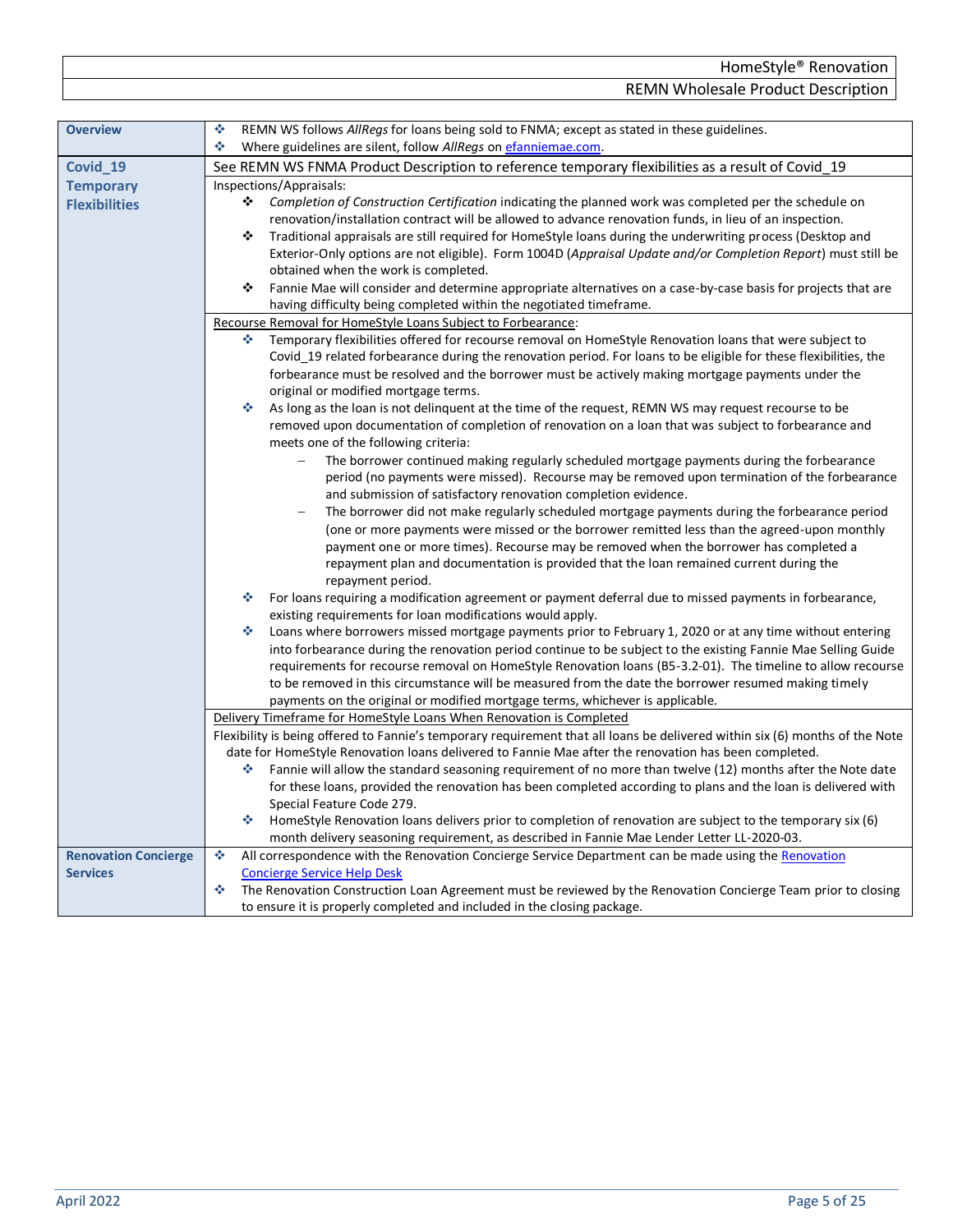|                           | HomeStyle <sup>®</sup> Renovation                                                                                                                                                                                                                         |
|---------------------------|-----------------------------------------------------------------------------------------------------------------------------------------------------------------------------------------------------------------------------------------------------------|
|                           | <b>REMN Wholesale Product Description</b>                                                                                                                                                                                                                 |
|                           |                                                                                                                                                                                                                                                           |
| vle<br><b>ion Summary</b> | The HomeStyle Renovation mortgage enables the borrower to obtain a purchase mortgage or a limited cash-out<br>※<br>refinance mortgage and receive funds to cover the costs of repairs, remodeling, renovations or energy<br>improvements to the property. |
|                           | Single loan for purchase or refinance and the renovation funds. Loan amount is based on the as-completed value of<br>壘<br>the home rather than present value.                                                                                             |
|                           | The limit on eligible renovation repair costs for a purchase transaction will be limited to the lesser of 50% of the<br>-6<br>purchase sales price OR \$200,000.                                                                                          |
|                           | The limit on eligible renovation repairs costs for a refinance will be the limited to the lesser of 25% of the<br>樂<br>after/improved value or \$200,000.                                                                                                 |
|                           | Self-funding of additional renovation costs above this limit is prohibited by FNMA, as it may cause the amount of<br>泰<br>renovation to become unacceptable relative to the value of the property itself.                                                 |
|                           | Mortgage Insurance is required for LTV's $\geq 80.01\%$<br>-6                                                                                                                                                                                             |
|                           | There are no required improvements or a minimum dollar amount for the repairs.<br>壘                                                                                                                                                                       |
|                           | Repairs or improvements; however, must be permanently affixed to the real property.<br>$\rightarrow$                                                                                                                                                      |

- » Transaction may only cover the cost of repairs, remodeling, renovation or energy improvements.
- ❖ To ensure that the borrower understands all the terms of the HomeStyle Renovation mortgage, REMN WS requires the HomeStyle Renovation Consumer Tips disclosure be provided to the borrower.
- » This disclosure can be used as a checklist for the key facts that need to be disclosed to the borrower, and the borrower signature will serve as an acknowledgement of his or her understanding of the facts. **Prepayment Penalty** ↓ **↓** Not Permitted
- <span id="page-5-6"></span><span id="page-5-5"></span><span id="page-5-4"></span><span id="page-5-3"></span><span id="page-5-2"></span><span id="page-5-1"></span>**Temporary Buydown** ❖ Not Permitted **Assumptions** ❖ Not Permitted **Escrow / Impounds** ❖ ≥ 80.01% LTV – Required. ❖ ≤ 80.00% LTV – Can be waived; see REMN Daily Rate Sheet for pricing when waiving. ❖ As of 1/1/2016, if a mortgage loan required flood insurance, Federal Law requires that the premium MUST be escrowed by the servicer and a waiver of establishing an escrow account is not allowed. This applies to all States and LTV's, regardless of whether the state has a provision for waiving taxes & insurance. **Subordinate Financing** ❖ Follow standard FNMA guidelines; see FNMA Product Description ❖ If subordinate financing is an eligible Community Seconds, the CLTV can be up to 105%. ❖ HomeStyle Renovation loans with non-Community Seconds are subject to pricing adjustment. ❖ Mortgages with CA HERO program as a subordinate/secondary financing option are not eligible for financing. **Renovation Loans with Repair Costs > \$75,000** For renovation transactions with repair costs of \$75,000 or greater, the following apply: » Rental income from the subject property is not eligible for qualifying purposes for the following: − HomeStyle-HomeReady 1-unit with an accessory dwelling unit (ADU) » Builder Risk Policy is required unless there is a written confirmation from HOI company that the appraisal and the final scope of work has been reviewed and the company will issue the HOI policy without property-related exceptions. The Concierge group will be responsible for communication with the HOI company prior to final approval and closing. − 6mo Builder Risk policy for direct hard costs < \$100,000 − 12mo Builder Risk policy for direct hard costs > \$100,000 − **NOTE: All files that include mortgage payments in their escrow will require a Builder Risk policy, regardless of the size of the project cost.**  » Soft costs (cost of architectural drawings, engineering fees, permits, etc.) will only be considered as reimbursable fees when the final draw and project is complete. No payments can be drawn from the escrow account until the permit(s) is provided (**included purchase transactions)**. » Appraisers must address, in the appraisal addendum, any repairs that must be made to meet fire, health and safety issues, as well as any other property repairs required for the subject property to meet agency minimum property standards. » All permits and building approvals are required prior to closing/funding.
- <span id="page-5-7"></span>**Exceptions Process for 95% LTV and Renovation Repair Costs >\$200,000** ❖ Initial exception must include an acceptable detailed Contractor Bid or detailed Consultant Feasibility Study. ❖ Purchase transactions must include written information from the local Permitting Office referencing items required to issue a permit and estimated time for the permit to be issued. ❖ **Renovation Repair Costs >\$200,000** » The contractor is required to notify REMN WS on the major sub-contractors that the contractor plans to use. ❖ The contractor is required to advise whether they have an established relationship with major supply houses for building materials.

<span id="page-5-0"></span>**HomeSty Renovat**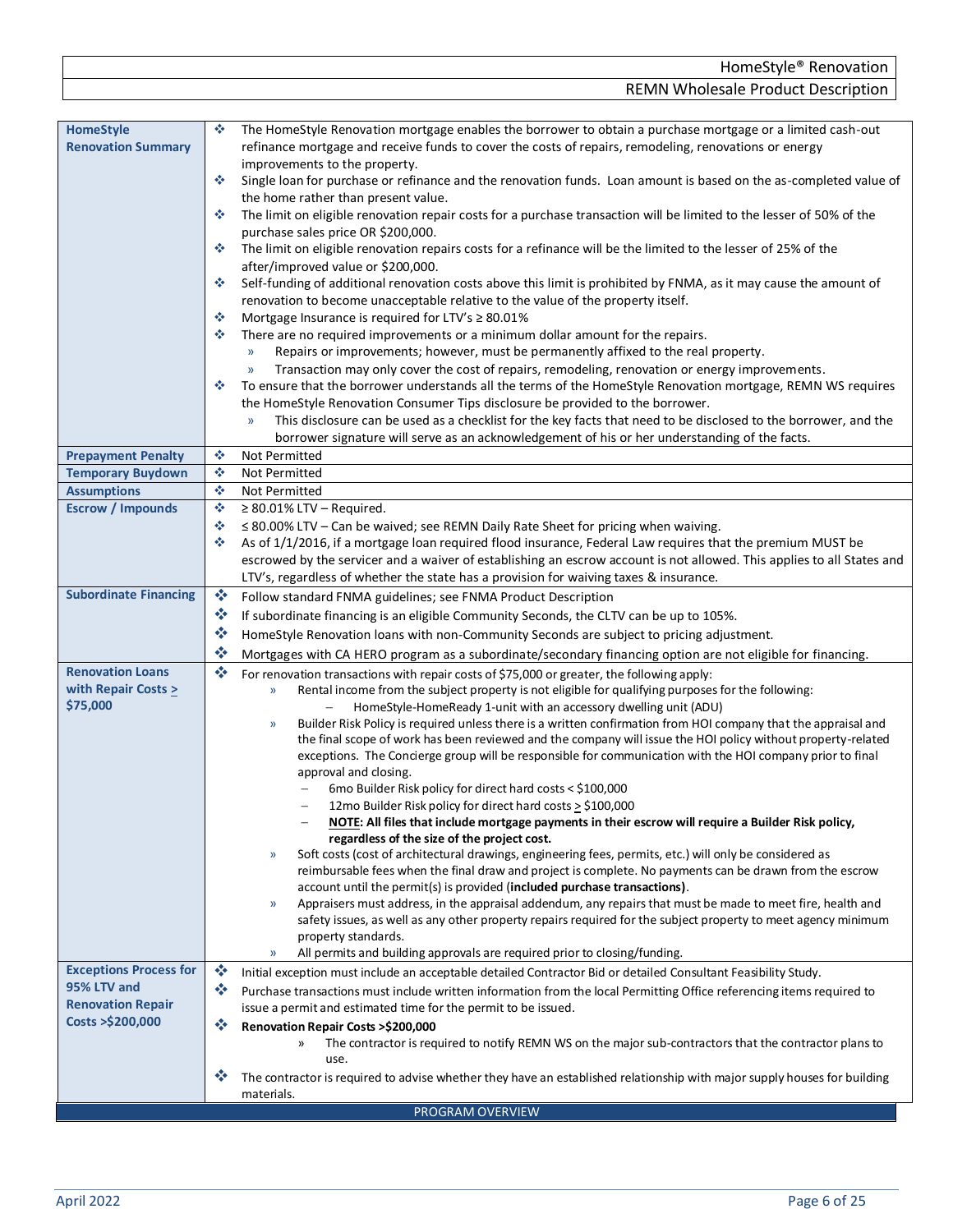<span id="page-6-8"></span><span id="page-6-7"></span><span id="page-6-6"></span><span id="page-6-5"></span><span id="page-6-4"></span><span id="page-6-3"></span><span id="page-6-2"></span><span id="page-6-1"></span><span id="page-6-0"></span>

| <b>Occupancy</b>               | ❖<br>Eligible Occupancy                                                                                                                                                                                                                                                                          |
|--------------------------------|--------------------------------------------------------------------------------------------------------------------------------------------------------------------------------------------------------------------------------------------------------------------------------------------------|
|                                | Primary Residence<br>$\mathcal{Y}$                                                                                                                                                                                                                                                               |
|                                | Second / Vacation Home<br>$\mathcal{Y}$                                                                                                                                                                                                                                                          |
|                                | <b>Investment Property</b><br>$\mathcal{Y}$<br>Note: The above eligible occupancy applies to standard loan limits as well as high balance loan limits.                                                                                                                                           |
| <b>Ineligible Transactions</b> | 豪<br>2-4 Unit Properties                                                                                                                                                                                                                                                                         |
|                                | ❖<br>Conversions from 1 unit property to 2-4 unit property                                                                                                                                                                                                                                       |
|                                | 豪                                                                                                                                                                                                                                                                                                |
|                                | Non-Traditional Credit<br>❖                                                                                                                                                                                                                                                                      |
|                                | <b>Manual Underwrite</b><br>榛                                                                                                                                                                                                                                                                    |
|                                | ARMs<br>豪                                                                                                                                                                                                                                                                                        |
|                                | Cash-Out Refinance transactions                                                                                                                                                                                                                                                                  |
|                                | 豪<br>New construction less than 90% complete                                                                                                                                                                                                                                                     |
|                                | 豪<br>Tear Down/Rebuild                                                                                                                                                                                                                                                                           |
|                                | 豪<br>See Number of Properties Financed with REMN WS below.                                                                                                                                                                                                                                       |
|                                | ÷<br>Texas Refinance Section $50(a)(6)$ – if renovation loan funds will be paying off the balance of an existing cash-out refinance<br>loan, the renovation is considered a Section 50(a)(6) loan and state regulations would prohibit the lender from controlling<br>the disbursement of funds. |
|                                | 豪<br>Loans with CA HERO program as a secondary/subordinate financing option.                                                                                                                                                                                                                     |
|                                | ≪<br>Loans with qualifying income earned from state-legalized marijuana businesses, as this is not considered as legally-derived<br>income based on Federal law.                                                                                                                                 |
|                                | 豪<br>Loans where a borrower(s) has a Deferred Action for Childhood Arrivals (DACA) status                                                                                                                                                                                                        |
|                                | ∙<br>Pay-off of a Property Assessed Clean Energy (PACE) loan obtained prior to July 6, 2010                                                                                                                                                                                                      |
|                                | ❖<br>Transactions to increase the number of units within a subject property and utilizing the maximum loan amount of the                                                                                                                                                                         |
|                                | proposed number of units.                                                                                                                                                                                                                                                                        |
| <b>Eligible Properties</b>     | ٠<br>1 Unit - Primary Residence                                                                                                                                                                                                                                                                  |
|                                | ٠<br>1 Unit - Second/Vacation Home<br>٠<br>1 Unit - Investment Property                                                                                                                                                                                                                          |
|                                | ٠<br>Condo/PUD (Attached/Detached)                                                                                                                                                                                                                                                               |
|                                | ٠<br>Newly completed construction with Use & Occupancy or CO issued.                                                                                                                                                                                                                             |
|                                | ٠<br>Manufactured Homes (all states except for New York)                                                                                                                                                                                                                                         |
|                                | ٠<br>Must be converted to real property at or prior to closing, as well as meet all Fannie Mae eligibility criteria for                                                                                                                                                                          |
|                                | manufactured homes.                                                                                                                                                                                                                                                                              |
|                                | ٠<br>Properties with an Accessory Dwelling Unit (ADU)<br>壘                                                                                                                                                                                                                                       |
| <b>Ineligible Properties</b>   | Properties requiring zoning changes or variances<br>٠<br>Properties requiring historical property approvals                                                                                                                                                                                      |
| <b>Second / Vacation</b>       | 壘<br>1-unit property owned and occupied by the borrower for some portion of the year.                                                                                                                                                                                                            |
| <b>Home Definition</b>         | ٠<br>Not subject to any timesharing ownership arrangement(s).                                                                                                                                                                                                                                    |
|                                | The property should be in a location where it can function reasonably as a second home (i.e. in the mountains, on a lake,<br>٠                                                                                                                                                                   |
|                                | near the ocean, resort area; a place for vacations and family gatherings).                                                                                                                                                                                                                       |
|                                | Generally, no rental income should be shown on the borrowers' federal tax returns.<br>٠<br>Property must be suitable for year-round occupancy.                                                                                                                                                   |
| <b>Lava Zone Properties</b>    | ÷<br>壘<br>Properties located in Lava Zones 1 & 2 are not eligible                                                                                                                                                                                                                                |
|                                | 壘<br>Properties located in Lava Zones 3 and higher are eligible with no restrictions.                                                                                                                                                                                                            |
| <b>Number of Properties</b>    | 壘<br>The preferred method for processing multiple mortgages for the same borrower, but on different properties is to process,                                                                                                                                                                    |
| <b>Financed with REMN</b>      | underwrite and close them at the same time. Essentially once all the mortgages are closed, they would "mirror" one                                                                                                                                                                               |
| <b>WS</b>                      | another, with each property reflecting the new mortgages on the other properties.                                                                                                                                                                                                                |
|                                | However, we cannot always control when a borrower can close and it might not be possible to close the loans<br>÷                                                                                                                                                                                 |
|                                | simultaneously. In this instance, the file has to be uniquely underwritten, as we must consider the "worst case" scenario.                                                                                                                                                                       |
|                                | In other words, even though the final 1003 can only show what the borrower is legally obligated for on the day of closing,                                                                                                                                                                       |
|                                | there must be a memo to the file showing what the anticipated ratios, etc., will be, once the other loan(s) close.                                                                                                                                                                               |
|                                | REMN WS realizes that the other loan(s) ultimately may not close; however, since the borrower has applied for another<br>÷                                                                                                                                                                       |
|                                | mortgage, the terms and conditions of that proposed mortgage must be considered.                                                                                                                                                                                                                 |
|                                | REMN WS Overlay: More than 4 REMN WS Mortgages - Exception must be approved by Chief Credit Officer                                                                                                                                                                                              |
| <b>Number of Open</b>          | ٠<br>Borrower(s) are limited to one (1) open renovation loans in process at any given time with REMN WS.                                                                                                                                                                                         |
| <b>Renovation Loans with</b>   |                                                                                                                                                                                                                                                                                                  |
| <b>REMN WS</b>                 |                                                                                                                                                                                                                                                                                                  |
| <b>Power of Attorney</b>       | ٠<br>A Power of Attorney may be used for loan closing documents however Borrowers must provide a valid reason that                                                                                                                                                                               |
|                                | prevents them from attending the closing or performing borrower requirements.                                                                                                                                                                                                                    |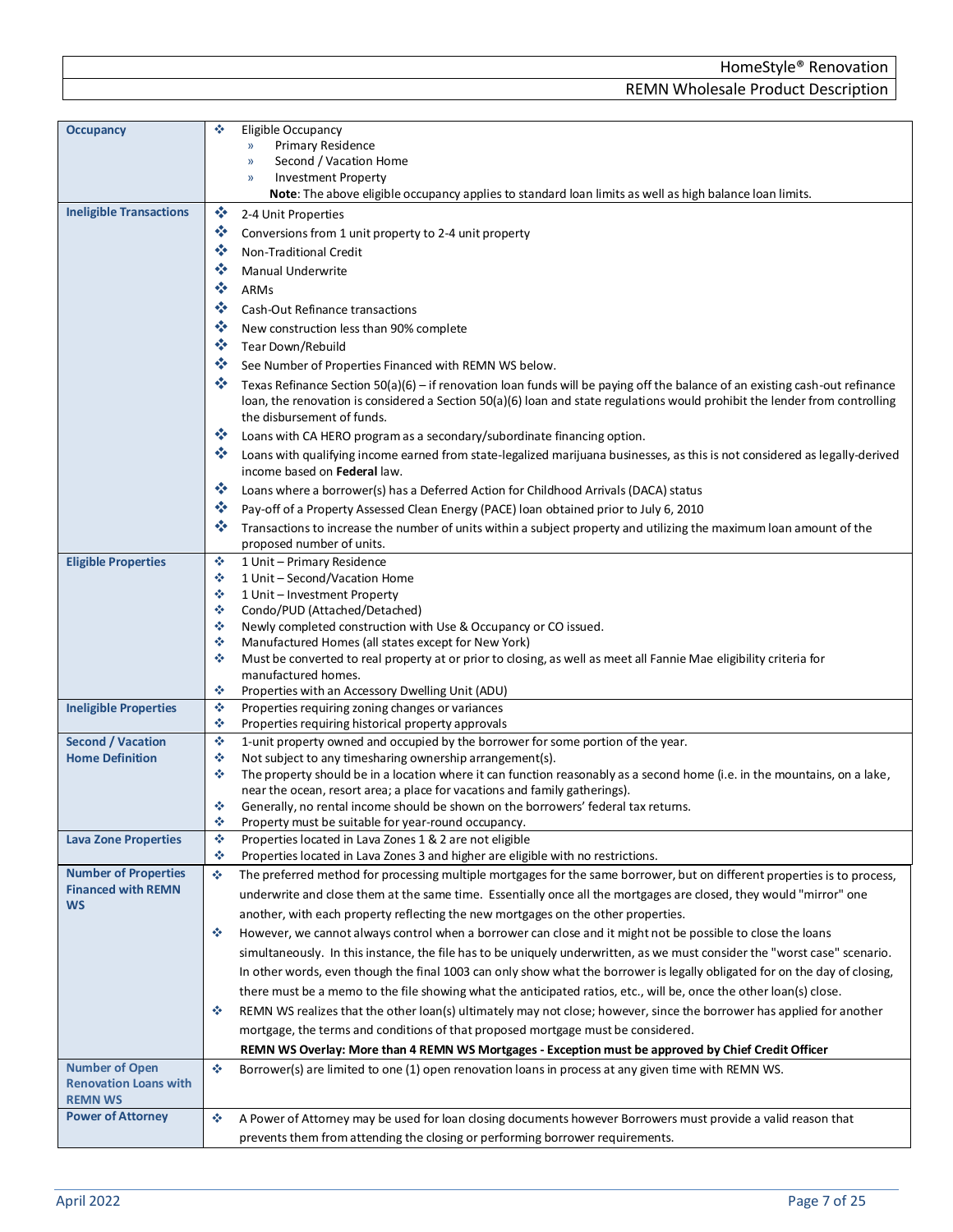<span id="page-7-0"></span>

| PROGRAM OVERVIEW                        |                                                                                                                                                                                                                                                                                                |                                                                                                                                                                                                                                                                                                    |                                                       |                                                                                           |                                                                                            |  |  |
|-----------------------------------------|------------------------------------------------------------------------------------------------------------------------------------------------------------------------------------------------------------------------------------------------------------------------------------------------|----------------------------------------------------------------------------------------------------------------------------------------------------------------------------------------------------------------------------------------------------------------------------------------------------|-------------------------------------------------------|-------------------------------------------------------------------------------------------|--------------------------------------------------------------------------------------------|--|--|
| <b>Required</b><br><b>Documentation</b> | Included with all other standard underwriting documentation the following Renovation forms must be included in the file<br>and uploaded/labeled correctly.                                                                                                                                     |                                                                                                                                                                                                                                                                                                    |                                                       |                                                                                           |                                                                                            |  |  |
|                                         | Form Name                                                                                                                                                                                                                                                                                      | Description                                                                                                                                                                                                                                                                                        | When Required                                         | <b>Responsible Party</b>                                                                  | Required<br>Signatures                                                                     |  |  |
|                                         | <b>HomeStyle Renovation</b><br><b>Consumer Tips</b><br>(FNMA form 1024)                                                                                                                                                                                                                        | Information on HomeStyle<br>Renovation program                                                                                                                                                                                                                                                     | At Application                                        | Broker (if Broker<br>prepares initial LE)<br><b>REMN (if REMN</b><br>prepares initial LE) | Borrower & LO                                                                              |  |  |
|                                         | <b>Renovation Loan</b><br>Acknowledgement                                                                                                                                                                                                                                                      | Acknowledges borrower's<br>understanding of the<br>renovation loan process                                                                                                                                                                                                                         | At Application                                        | <b>RCS</b>                                                                                | Borrower                                                                                   |  |  |
|                                         | <b>HomeStyle Renovation</b><br><b>Maximum Mortgage</b><br>Worksheet*                                                                                                                                                                                                                           | Determines maximum<br>loan amount                                                                                                                                                                                                                                                                  | At Submission; &<br>finalized by REMN WS<br><b>UW</b> | ALL<br>(Broker &<br>REMN WS UW)                                                           | Underwriter                                                                                |  |  |
|                                         | <b>Contractor Profile*</b>                                                                                                                                                                                                                                                                     | <b>Provides Contractor</b><br>information; such as work<br>experience, financial<br>information and insurance<br>(Note: If the Contractor has<br>been accepted by RCS, this form<br>is not required for each loan<br>submission - RCS will advise<br>when a new Contractor<br>Profile is required) | At Submission, or<br>with Conditions                  | <b>Broker &amp; REMN RCS</b>                                                              | Contractor                                                                                 |  |  |
|                                         | Homeowner/<br><b>Contractor HomeStyle</b><br><b>Renovation Contract*</b>                                                                                                                                                                                                                       | Outlines renovation<br>work to be completed                                                                                                                                                                                                                                                        | At Submission, or<br>with Conditions                  | <b>Broker</b>                                                                             | Borrower &<br>Contractor                                                                   |  |  |
|                                         | <b>RCS Contractor Review</b><br>Form                                                                                                                                                                                                                                                           | This is the final REMN RCS<br>Validation of the Contractor<br>Acceptance                                                                                                                                                                                                                           | Prior to Clear from<br><b>UW</b>                      | <b>REMN RCS</b>                                                                           | <b>REMN RCS</b>                                                                            |  |  |
|                                         | <b>Contractor Bid and/or</b><br><b>Consultant Feasibility</b><br>Study                                                                                                                                                                                                                         | The plans and specs should fully<br>describe all the work to be<br>completed and provide an<br>indication when various jobs or<br>stages of completion will be<br>scheduled (including both the<br>start and completion date).<br>Should be marked "Final" not                                     | Prior to Clear from<br><b>UW</b>                      | <b>REMN RCS &amp; REMN</b><br>UW                                                          | Contractor Bid-<br>Borrower &<br>Contractor<br>Feasibility Study -<br>Borrower, Contractor |  |  |
|                                         |                                                                                                                                                                                                                                                                                                | "Estimate". No price expiration<br>dates should be present.                                                                                                                                                                                                                                        |                                                       |                                                                                           | & HUD Consultant                                                                           |  |  |
|                                         | <b>Construction Loan</b><br>Agreement*                                                                                                                                                                                                                                                         | Loan agreement between<br>REMN WS & Borrower detailing<br>renovations                                                                                                                                                                                                                              | At Closing                                            | Closer                                                                                    | Borrower & REMN<br>WS Closing<br>Representative                                            |  |  |
|                                         | <b>Completion Certificate</b>                                                                                                                                                                                                                                                                  | Acknowledges renovation<br>parameters                                                                                                                                                                                                                                                              | Post-Closing                                          | <b>RCS</b>                                                                                | Borrower &<br>Contractor                                                                   |  |  |
|                                         | <b>Renovation Lien Waiver</b>                                                                                                                                                                                                                                                                  | Affidavit stating that Contractor<br>has not put any liens on subject<br>property                                                                                                                                                                                                                  | Post-Closing                                          | RCS, Draw<br>Department                                                                   | Contractor                                                                                 |  |  |
|                                         | <b>Renovation Change</b><br><b>Order Request</b>                                                                                                                                                                                                                                               | Changes to renovations and/or<br>costs                                                                                                                                                                                                                                                             | Post-Closing                                          | RCS, Draw<br>Department                                                                   | Borrower &<br>Contractor                                                                   |  |  |
|                                         | *Renovation Concierge Service Help Desk should be utilized for assistance in completion of the forms. If utilizing the Renovation<br>Concierge Department, please allow one (1) business day to respond to your request.<br>Note: All forms as indicated above can be found on REMN Wholesale. |                                                                                                                                                                                                                                                                                                    |                                                       |                                                                                           |                                                                                            |  |  |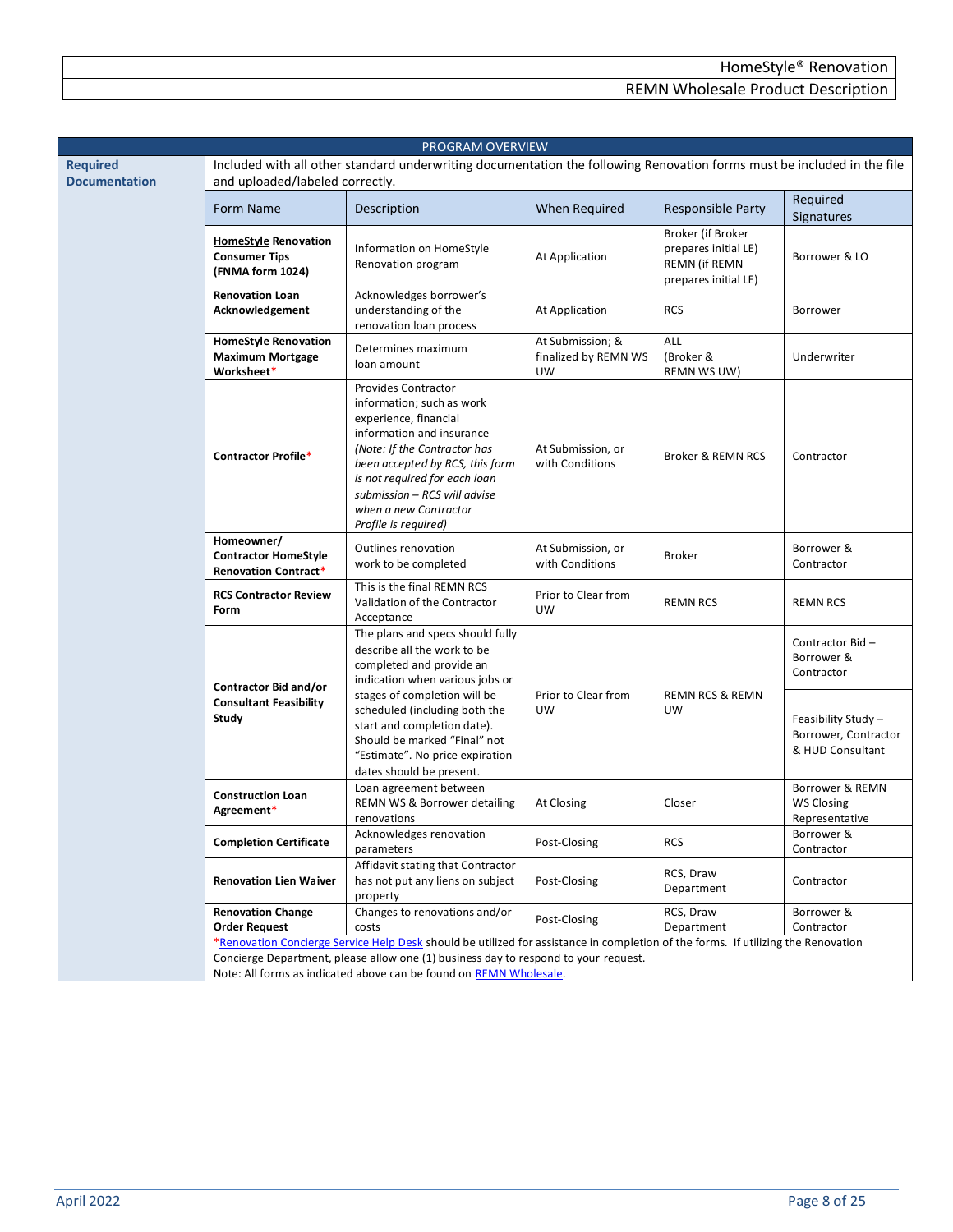<span id="page-8-4"></span><span id="page-8-3"></span><span id="page-8-2"></span><span id="page-8-1"></span><span id="page-8-0"></span>

| <b>UNDERWRITING</b>         |                                                                                                                                                                 |  |  |  |
|-----------------------------|-----------------------------------------------------------------------------------------------------------------------------------------------------------------|--|--|--|
| <b>Underwriting Method</b>  | ٠<br>Underwriting with DU required; the loan must receive Approve/Eligible Recommendation findings.                                                             |  |  |  |
|                             | ٠<br>Manual Underwrite is NOT permitted.                                                                                                                        |  |  |  |
| <b>Maximum Financed</b>     | <b>REMN Wholesale Overlay:</b>                                                                                                                                  |  |  |  |
| <b>Properties</b>           | ٠<br>Borrowers who own more than four (4) properties (including the subject property) are not eligible for financing with                                       |  |  |  |
|                             | REMN Wholesale. Exceptions may be granted on a case-by-case basis with REMN Wholesale Executive management                                                      |  |  |  |
|                             | approval. A price adjustment may apply. FNMA's standard eligibility and underwriting policies apply for any loans                                               |  |  |  |
|                             | granted an exception.                                                                                                                                           |  |  |  |
|                             | ٠<br>No multiple simultaneous loan submissions allowed if contingent to qualify                                                                                 |  |  |  |
|                             | ٠<br>REMN limits its exposure to a maximum of 4 loans per borrower.                                                                                             |  |  |  |
|                             | Refer to FNMA Product Description on REMN Wholesale website for additional requirements associated with<br>$\mathcal{Y}$                                        |  |  |  |
|                             | Multiple Properties Financed.                                                                                                                                   |  |  |  |
| <b>Prior Mortgage Fraud</b> | ٠<br>REMN WS will not lend to any borrower(s) who has been previously convicted of mortgage fraud.                                                              |  |  |  |
|                             | For all other interested parties in the transaction, if any one of the parties has been previously convicted of<br>٠                                            |  |  |  |
|                             | mortgage fraud, REMN WS will not provide financing for the transaction.                                                                                         |  |  |  |
|                             | ٠<br>There are NO exceptions the aforementioned criteria.                                                                                                       |  |  |  |
| <b>DTI Ratio</b>            | ٠<br>REMN WS must base its calculation of real estate taxes for borrower qualification based on current tax value.                                              |  |  |  |
|                             | Hazard and/or Flood insurance must be based on the maximum insurable value as per REMN WS Insurance<br>❖                                                        |  |  |  |
|                             | Requirements and used in qualifying ratios.                                                                                                                     |  |  |  |
|                             | ٠<br>See Mortgage Insurance for maximum DTI on LTV's ≥ 80.01%.                                                                                                  |  |  |  |
| <b>Insurance Coverage</b>   | ÷<br><b>Hazard Insurance</b>                                                                                                                                    |  |  |  |
|                             | Follow standard REMN WS Insurance Requirements.<br>$\mathcal{Y}$                                                                                                |  |  |  |
|                             | All refinance transactions require proof the current HOI company is aware of all renovations being completed.<br>$\mathcal{Y}$                                  |  |  |  |
|                             | Provide acceptance from the HOI company stating they have reviewed the proposed scope of work and will                                                          |  |  |  |
|                             | issue the policy prior to work being completed.<br>❖                                                                                                            |  |  |  |
|                             | All Risk Insurance (Contractor Insurance)<br>With physical loss form endorsement and mortgagee's loss payable clause equal to 100% of the full<br>$\mathcal{Y}$ |  |  |  |
|                             | replacement costs of improvements, public liability insurance, workmen's compensation insurance (as                                                             |  |  |  |
|                             | required by applicable state law) and automobile liability insurance.                                                                                           |  |  |  |
|                             | Must cover a 6-month period to cover property during renovations, minimum coverage amount required<br>$\rangle$                                                 |  |  |  |
|                             | equal to or greater than the after-improved value.                                                                                                              |  |  |  |
|                             | All renovation loans where the borrower has included mortgage payment escrows into the loan amount must<br>$\mathcal{Y}$                                        |  |  |  |
|                             | have a Builder's Risk policy.                                                                                                                                   |  |  |  |
|                             | For Renovation loans with repair costs $\ge$ \$75,000:<br>$\rangle\!\rangle$                                                                                    |  |  |  |
|                             | Builder Risk Policy is required unless there is a written confirmation from HOI company that                                                                    |  |  |  |
|                             | the appraisal and the final scope of work has been reviewed and the company will issue the                                                                      |  |  |  |
|                             | HOI policy without property-related exceptions. The Concierge group will be responsible for                                                                     |  |  |  |
|                             |                                                                                                                                                                 |  |  |  |
|                             | communication with the HOI company prior to final approval and closing.                                                                                         |  |  |  |
|                             | 6 month Builder Risk policy for direct hard costs < \$100,000                                                                                                   |  |  |  |
|                             | 12 month Builder Risk policy for direct hard costs > \$100,000                                                                                                  |  |  |  |
|                             | ❖<br>Flood Insurance                                                                                                                                            |  |  |  |
|                             | Follow standard REMN WS Insurance Requirements.<br>$\mathcal{Y}$                                                                                                |  |  |  |
|                             | ❖<br>Title Insurance                                                                                                                                            |  |  |  |
|                             | Title Policy must cover the full amount of the recorded mortgage, must be dated concurrently with the<br>$\mathcal{V}$                                          |  |  |  |
|                             | recordation of the mortgage and must be updated to the date on which the renovation work is completed.                                                          |  |  |  |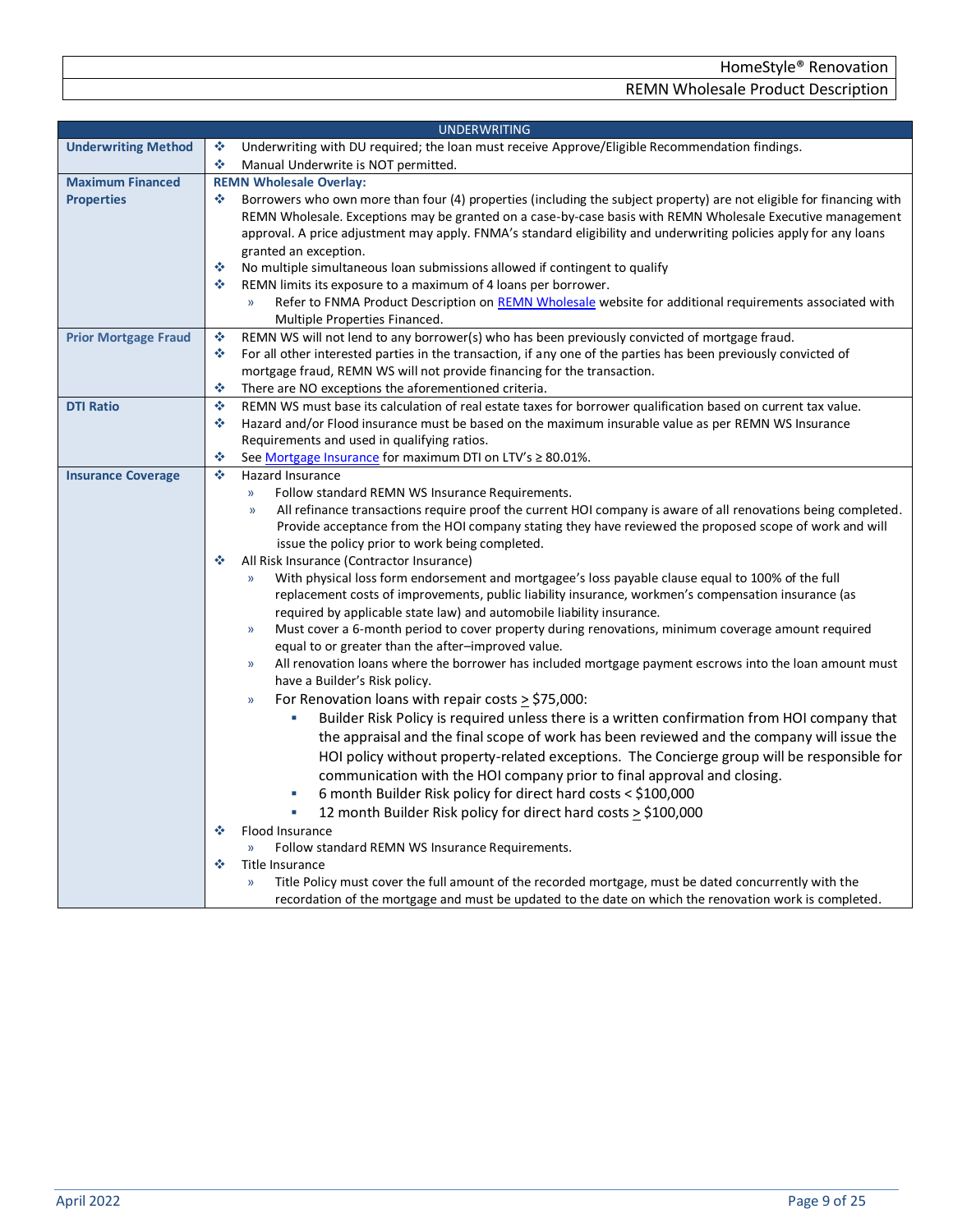<span id="page-9-1"></span><span id="page-9-0"></span>

|                                 | <b>UNDERWRITING</b>                                                                                                                                                                                                     |           |  |  |  |
|---------------------------------|-------------------------------------------------------------------------------------------------------------------------------------------------------------------------------------------------------------------------|-----------|--|--|--|
| <b>Transaction Types</b>        | <b>Purchase LTV Ratio</b>                                                                                                                                                                                               |           |  |  |  |
|                                 | The LTV ratio is determined by dividing the original loan amount by the lesser of;<br>※                                                                                                                                 |           |  |  |  |
|                                 | Purchase price and cost of renovation; or<br>$\mathcal{V}$                                                                                                                                                              |           |  |  |  |
|                                 | As-Completed Value.<br>$\mathcal{Y}$                                                                                                                                                                                    |           |  |  |  |
|                                 | Add up the renovation / repair costs; these can be a maximum of the lessor of \$200,000 OR 50% of the purchase<br>壘                                                                                                     |           |  |  |  |
|                                 | sales price for purchase transactions (25% of the after/improved value for refinance transactions). Do It Yourself                                                                                                      |           |  |  |  |
|                                 | work is limited to 10%. These costs include:                                                                                                                                                                            |           |  |  |  |
|                                 | Labor and materials,<br>$\mathcal{V}$                                                                                                                                                                                   |           |  |  |  |
|                                 | Renovation-Related Costs; Property Inspection Fees (FNMA requires the original appraiser to complete the<br>$\mathcal{Y}$                                                                                               |           |  |  |  |
|                                 | final inspection), Appraisal Charges, Title Update Fees, Architectural and Engineering Fees, Independent (HUD)                                                                                                          |           |  |  |  |
|                                 | Consultant Fees, Permit Fees.                                                                                                                                                                                           |           |  |  |  |
|                                 | Contingency reserve of 10% (15% when utilities are not on and functioning),<br>$\mathcal{Y}$                                                                                                                            |           |  |  |  |
|                                 | Contingency Reserve can be used for any permanent improvement that adds value that was not part of                                                                                                                      |           |  |  |  |
|                                 | the original scope of work.<br>When financed, this amount must be included in the total renovation costs.                                                                                                               |           |  |  |  |
|                                 |                                                                                                                                                                                                                         |           |  |  |  |
|                                 | Note: An amount for sweat equity may not be factored into the renovation costs.<br>壘                                                                                                                                    |           |  |  |  |
|                                 | HomeStyle Renovation Maximum Mortgage Worksheet must be completed to determine the maximum loan<br>amount and maximum funds for renovations / repairs, this form can be found on REMN Wholesale website.<br>Sales Price |           |  |  |  |
|                                 |                                                                                                                                                                                                                         |           |  |  |  |
|                                 |                                                                                                                                                                                                                         | \$190,000 |  |  |  |
|                                 | Labor/Materials                                                                                                                                                                                                         | \$39,500  |  |  |  |
|                                 | Renovation-Related (Soft) Costs                                                                                                                                                                                         | \$2,200   |  |  |  |
|                                 | <b>Contingency Reserve</b>                                                                                                                                                                                              | \$3,950   |  |  |  |
|                                 | Mortgage Payment Reserve (Primary Residence ONLY)                                                                                                                                                                       | \$0       |  |  |  |
|                                 | <b>TOTAL</b>                                                                                                                                                                                                            | \$235,650 |  |  |  |
| \$250,000<br>As-Completed Value |                                                                                                                                                                                                                         |           |  |  |  |
|                                 | Maximum Loan Amount based on LTV of 90%                                                                                                                                                                                 | \$212,085 |  |  |  |
|                                 | Total cost is \$235,650. The as-completed value for the home is \$250,000. The LTV calculation for purchase transaction is                                                                                              |           |  |  |  |
|                                 | the lesser of the purchase price plus costs or the as-completed value, therefore we use the purchase plus renovation                                                                                                    |           |  |  |  |
|                                 | costs in our calculation.                                                                                                                                                                                               |           |  |  |  |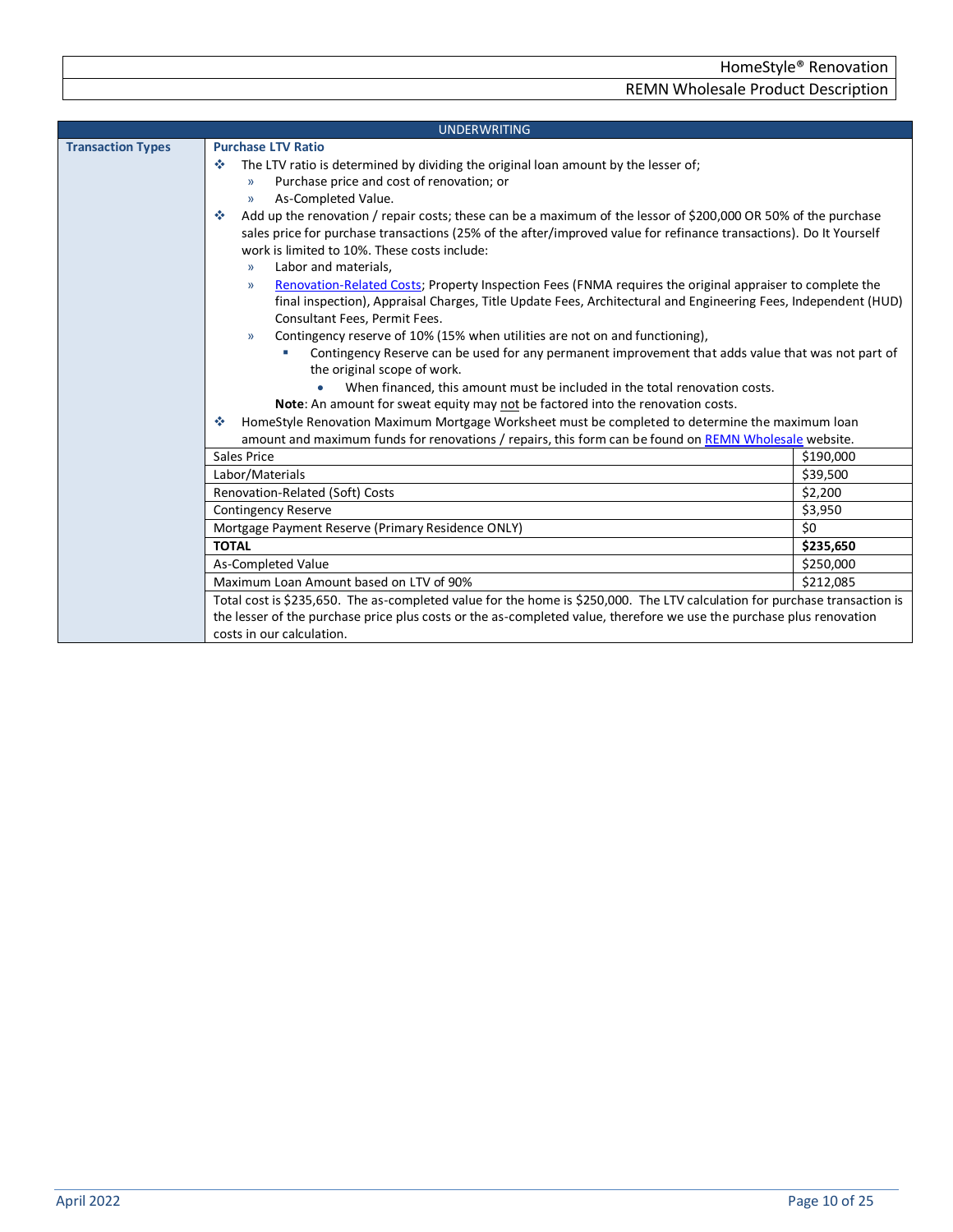<span id="page-10-2"></span><span id="page-10-1"></span><span id="page-10-0"></span>

| <b>UNDERWRITING</b>        |                                                                                                                                                         |                                                                                                                        |                           |  |  |  |  |  |
|----------------------------|---------------------------------------------------------------------------------------------------------------------------------------------------------|------------------------------------------------------------------------------------------------------------------------|---------------------------|--|--|--|--|--|
| <b>Limited Cash-Out</b>    | ٠                                                                                                                                                       | LTV ratio is determined by dividing the original loan amount by the as-complete appraised value of the property        |                           |  |  |  |  |  |
| <b>Refinance LTV Ratio</b> | rather than its current appraised value.                                                                                                                |                                                                                                                        |                           |  |  |  |  |  |
|                            | 壘                                                                                                                                                       | The renovation / repair costs can be a maximum of the lesser of \$200K or 50% of the purchase sales price for purchase |                           |  |  |  |  |  |
|                            |                                                                                                                                                         | transactions (25% of the after/improved value for refinance transactions).                                             |                           |  |  |  |  |  |
|                            | ※                                                                                                                                                       | Borrower may not receive cash back at closing in any amount (FNMA standard limited cash-out refinance of 2% or         |                           |  |  |  |  |  |
|                            | \$2,000, whichever is less, is NOT PERMITTED for this product).                                                                                         |                                                                                                                        |                           |  |  |  |  |  |
|                            | Excess funds, if any after the renovations / repairs are completed, will be applied to the loan balance as a                                            |                                                                                                                        |                           |  |  |  |  |  |
|                            | curtailment or may be reimbursed to the borrower for the cost of actual supplies or additional renovations for                                          |                                                                                                                        |                           |  |  |  |  |  |
|                            | which the receipts are provided; or if the borrower funded the contingency reserve.                                                                     |                                                                                                                        |                           |  |  |  |  |  |
|                            | 參                                                                                                                                                       | The subject property must not be currently listed for sale, it must be taken off the market on or before application   |                           |  |  |  |  |  |
|                            | date with REMN WS and the borrower(s) must confirm their intent to occupy the subject property (for principal                                           |                                                                                                                        |                           |  |  |  |  |  |
|                            | residence transactions).                                                                                                                                |                                                                                                                        |                           |  |  |  |  |  |
|                            | 樂<br>All permits and building approvals are required prior to closing/funding.                                                                          |                                                                                                                        |                           |  |  |  |  |  |
|                            | 壘<br>HomeStyle Renovation Maximum Mortgage Worksheet must be completed to determine the maximum loan                                                    |                                                                                                                        |                           |  |  |  |  |  |
|                            | amount and maximum funds for renovations / repairs.<br>٠                                                                                                |                                                                                                                        |                           |  |  |  |  |  |
|                            | Example Limited Cash-Out Refinance (determine maximum LTV based on property type and occupancy)<br>Single Family - Owner Occupied = 90%<br>$\mathbf{y}$ |                                                                                                                        |                           |  |  |  |  |  |
|                            | As-Completed Value = $$250,000$<br>$\mathcal{Y}$                                                                                                        |                                                                                                                        |                           |  |  |  |  |  |
|                            | Renovation costs cannot exceed 25% of as-completed value (\$62,500)                                                                                     |                                                                                                                        |                           |  |  |  |  |  |
|                            | Maximum Loan Amount = \$225,500 (90% of \$250,000)                                                                                                      |                                                                                                                        |                           |  |  |  |  |  |
|                            | <b>Ineligible Transactions</b>                                                                                                                          |                                                                                                                        |                           |  |  |  |  |  |
|                            | Refer to REMN Wholesale FNMA Guidelines, Limited Cash-Out Refinance Section<br>$\mathcal{Y}$                                                            |                                                                                                                        |                           |  |  |  |  |  |
|                            | Proceeds cannot used to pay-off of a Property Assessed Clean Energy (PACE) loan or HERO loan obtained prior<br>$\mathcal{Y}$                            |                                                                                                                        |                           |  |  |  |  |  |
|                            | to July 6, 2010 - FNMA requires these transactions to be manually underwritten. REMN does not manually                                                  |                                                                                                                        |                           |  |  |  |  |  |
|                            | underwrite FNMA loans.                                                                                                                                  |                                                                                                                        |                           |  |  |  |  |  |
| <b>Defining Refinance</b>  |                                                                                                                                                         | <b>REMN WS must</b>                                                                                                    |                           |  |  |  |  |  |
| <b>Transactions</b>        | Refinance Transaction includes the payoff of the first lien                                                                                             | underwrite the                                                                                                         | <b>Comments</b>           |  |  |  |  |  |
|                            | and                                                                                                                                                     | transaction as a                                                                                                       |                           |  |  |  |  |  |
|                            | Properties owned free & clear                                                                                                                           | Limited Cash-Out                                                                                                       | Loan amount limited to    |  |  |  |  |  |
|                            |                                                                                                                                                         | Refinance                                                                                                              | financing just the        |  |  |  |  |  |
|                            |                                                                                                                                                         |                                                                                                                        | renovation.               |  |  |  |  |  |
|                            | The payoff of purchase money second with no cash-out.                                                                                                   | Limited Cash-Out                                                                                                       | N/A                       |  |  |  |  |  |
|                            |                                                                                                                                                         | Refinance                                                                                                              |                           |  |  |  |  |  |
|                            | The payoff of a non-purchase money second, regardless of                                                                                                | Cash-Out Refinance                                                                                                     | NOT eligible under this   |  |  |  |  |  |
|                            | whether additional cash-out is taken.                                                                                                                   |                                                                                                                        | loan program.             |  |  |  |  |  |
|                            | Subordinate financing is being left in place, regardless of                                                                                             | Limited Cash-Out                                                                                                       | The subordinate lien must |  |  |  |  |  |
|                            | whether the subordinate financing was used to purchase the                                                                                              | Refinance                                                                                                              | be re-subordinated to the |  |  |  |  |  |
|                            | property, and the borrower is not taking cash-out except to                                                                                             |                                                                                                                        | new first mortgage loan.  |  |  |  |  |  |
|                            | the extent permitted for a limited cash-out refinance                                                                                                   |                                                                                                                        |                           |  |  |  |  |  |
|                            | transaction under this loan program.                                                                                                                    |                                                                                                                        |                           |  |  |  |  |  |
|                            | The subordinate financing is being left in place, regardless of                                                                                         | Cash-Out Refinance                                                                                                     | NOT eligible under this   |  |  |  |  |  |
|                            | whether the subordinate financing was used to purchase the                                                                                              |                                                                                                                        | loan program.             |  |  |  |  |  |
|                            | property and the borrower is taking cash-out.                                                                                                           |                                                                                                                        |                           |  |  |  |  |  |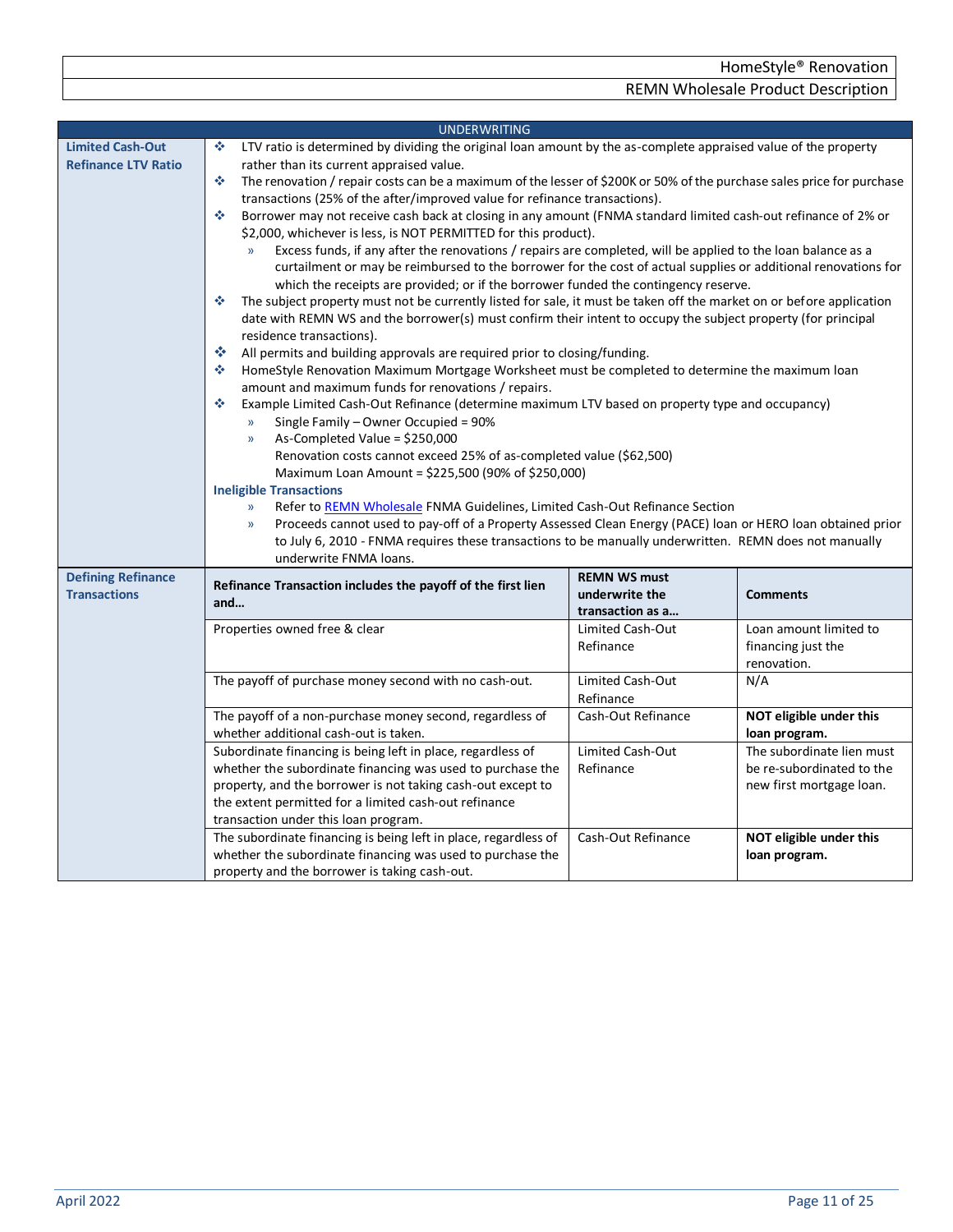<span id="page-11-0"></span>

|                           | <b>REMN Wholesale Product Description</b>                                                                                                                                                                                                                                                                                                                                                                                                                                                                                                                                                                                                                                                                                                                                                                                                                                                                                                                                                                                                                                                                                                                                           |
|---------------------------|-------------------------------------------------------------------------------------------------------------------------------------------------------------------------------------------------------------------------------------------------------------------------------------------------------------------------------------------------------------------------------------------------------------------------------------------------------------------------------------------------------------------------------------------------------------------------------------------------------------------------------------------------------------------------------------------------------------------------------------------------------------------------------------------------------------------------------------------------------------------------------------------------------------------------------------------------------------------------------------------------------------------------------------------------------------------------------------------------------------------------------------------------------------------------------------|
| <b>Mortgage Insurance</b> | 壘<br>REMN WS Preferred Partner Program guidelines to be followed (Monthly, Financed or LPMI available).<br>Mortgage insurance is required on all transactions $\geq 80.01\%$ LTV.<br>ൟ<br>Purchase: LTV based on lesser of as-completed value or Purchase Price + Renovation Cost.<br>$\mathcal{V}$<br>Limited Cash-Out: LTV based on as-completed value.<br>$\mathcal{Y}$<br>Must cover as-completed value.<br>❖<br>壘<br>Must be in effect at closing.<br>As mandated by NY State Statute, all purchase or refinance transactions within the state will base the determination<br>÷<br>of when to require mortgage insurance solely on the "appraised value" of the property (instead of the lower of the<br>sales price or current appraised value). This calculation only applies to when determining the need for mortgage<br>insurance. Apply the standard LTV calculation to determine product eligibility.<br>Standard MI required, reduced coverage not allowed (MI must be in effect at time of loan closing).<br>❖<br>÷<br><b>REMN Approved PMI Companies:</b><br><b>ARCH MI</b><br>$\mathcal{Y}$<br><b>Essent Guaranty</b><br>$\mathcal{Y}$<br>Genworth<br>$\mathcal{V}$ |
|                           | Radian<br>$\mathcal{Y}$                                                                                                                                                                                                                                                                                                                                                                                                                                                                                                                                                                                                                                                                                                                                                                                                                                                                                                                                                                                                                                                                                                                                                             |
|                           | <b>MGIC</b><br>$\mathcal{Y}$<br><b>High Balance Loans</b>                                                                                                                                                                                                                                                                                                                                                                                                                                                                                                                                                                                                                                                                                                                                                                                                                                                                                                                                                                                                                                                                                                                           |
|                           | REMN WS Preferred MI Partners should be contacted to confirm eligibility for High Balance Loans.                                                                                                                                                                                                                                                                                                                                                                                                                                                                                                                                                                                                                                                                                                                                                                                                                                                                                                                                                                                                                                                                                    |

<span id="page-11-1"></span>❖ Borrower Paid and Lender Paid MI options are permitted, as are monthly, single and split premium plan options. Financed MI is permitted, but LTV may not increase above the maximum LTV that is otherwise permitted.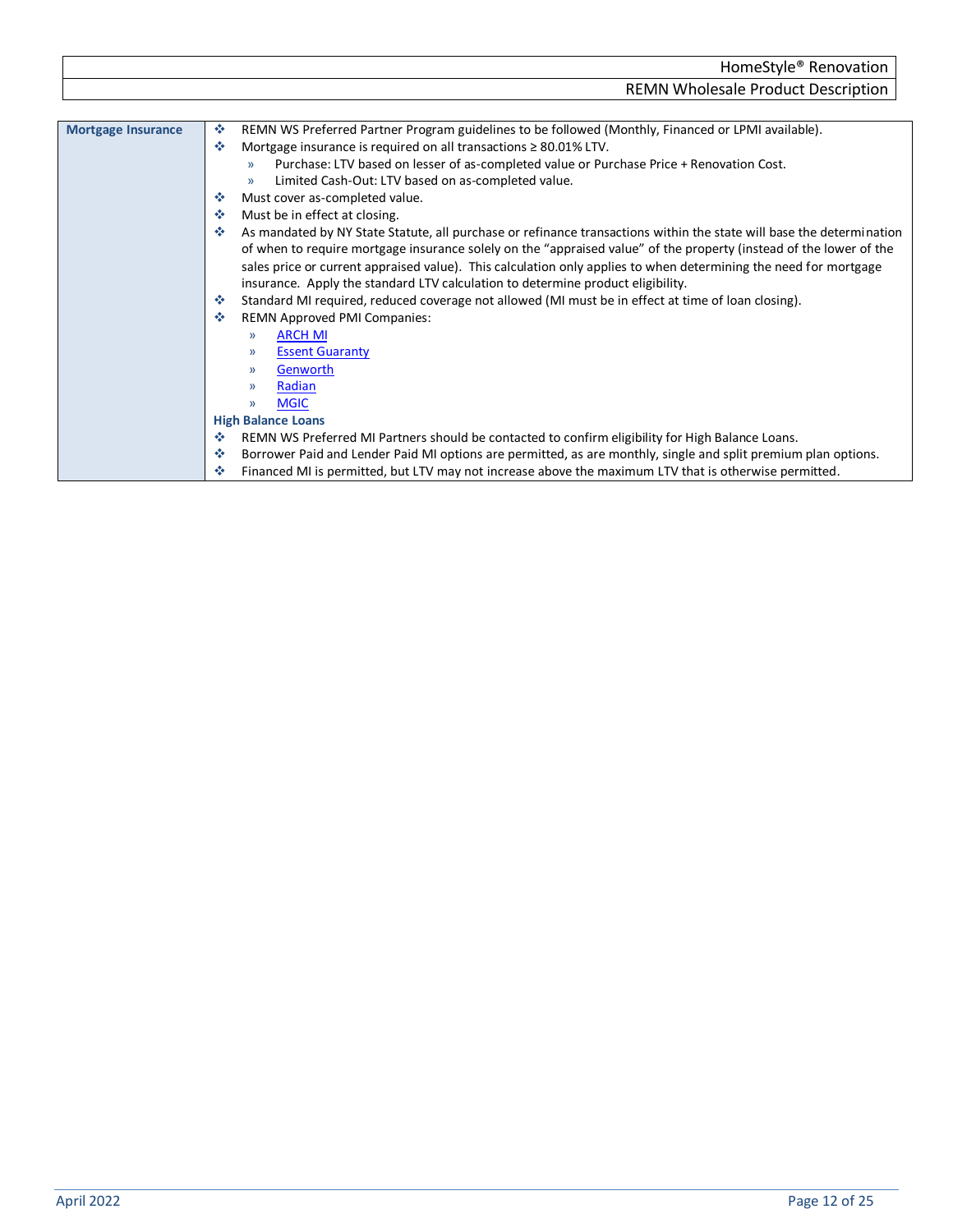<span id="page-12-2"></span><span id="page-12-1"></span><span id="page-12-0"></span>

|                       | <b>PROPERTY</b>                                                                                                                           |
|-----------------------|-------------------------------------------------------------------------------------------------------------------------------------------|
| <b>Appraisal</b>      | All appraisal orders must be placed through REMN Wholesale's approved appraisal management companies for the<br>÷                         |
|                       | state which the subject property is located. Please refer to the "Order an Appraisal" page of the Broker Portal for                       |
|                       | further information.                                                                                                                      |
|                       | These estimates must be sent with the appraisal request so that the appraiser can provide the after-improved<br>value.                    |
|                       | Appraisal report must provide as-completed value that estimates the value of the property after completion of the<br>÷<br>renovation work |
|                       | Appraisal must identify all Fire, Health, and Safety issues OR confirm there are none.<br>壘                                               |
|                       | Appraisal must contain photos of front, back and street scene of the subject as well as the front of each comparable<br>壘<br>sale used.   |
|                       | Interior photographs, which must, at a minimum include:<br>泰                                                                              |
|                       | Kitchen,<br>$\rightarrow$                                                                                                                 |
|                       | All bathrooms,<br>$\rightarrow$                                                                                                           |
|                       | Main living area,<br>$\rightarrow$                                                                                                        |
|                       | Examples of physical deterioration, if present,<br>$\rightarrow$                                                                          |
|                       | Examples of recent updates; such as restoration, remodeling and renovation, if present.<br>$\rightarrow$                                  |
|                       | Field Review Requirements as outlined in the FNMA Product Description must be followed.<br>❖                                              |
|                       | FNMA requires the original appraiser to complete the final inspection.<br>壘                                                               |
|                       | <b>High Balance Loans</b>                                                                                                                 |
|                       | One-Unit Residential Appraisal Field Review Report (Form 2000) is also required if:<br>壘                                                  |
|                       | The property value is $\geq$ \$1,000,000 and the LTV/CLTV/HCLTV is >75%.<br>$\mathcal{Y}$                                                 |
|                       | Use the lower of the original appraised value, Field Review value or Sales Price (for purchase                                            |
|                       | transactions) to calculate the LTV.                                                                                                       |
|                       | For renovation loans with repair costs > \$75,000, appraisers must address, in the appraisal addendum, any repairs<br>壘                   |
|                       | that must be made to meet fire, health and safety issues, as well as any other property repairs required for the                          |
|                       | subject property to meet agency minimum property standards                                                                                |
| <b>Condo Approval</b> | When the subject property is a unit within a condo project; the project must be one for which the proposed<br>壘                           |
|                       | renovation work is permissible as documented with the bylaws of the homeowners' association, OR                                           |
|                       | The homeowner's association has given written approval for the renovation work<br>壘                                                       |
|                       | The renovation work for a condo unit must be limited to the interior of the unit, including the installation of fire<br>❖                 |
|                       | walls in the attic.                                                                                                                       |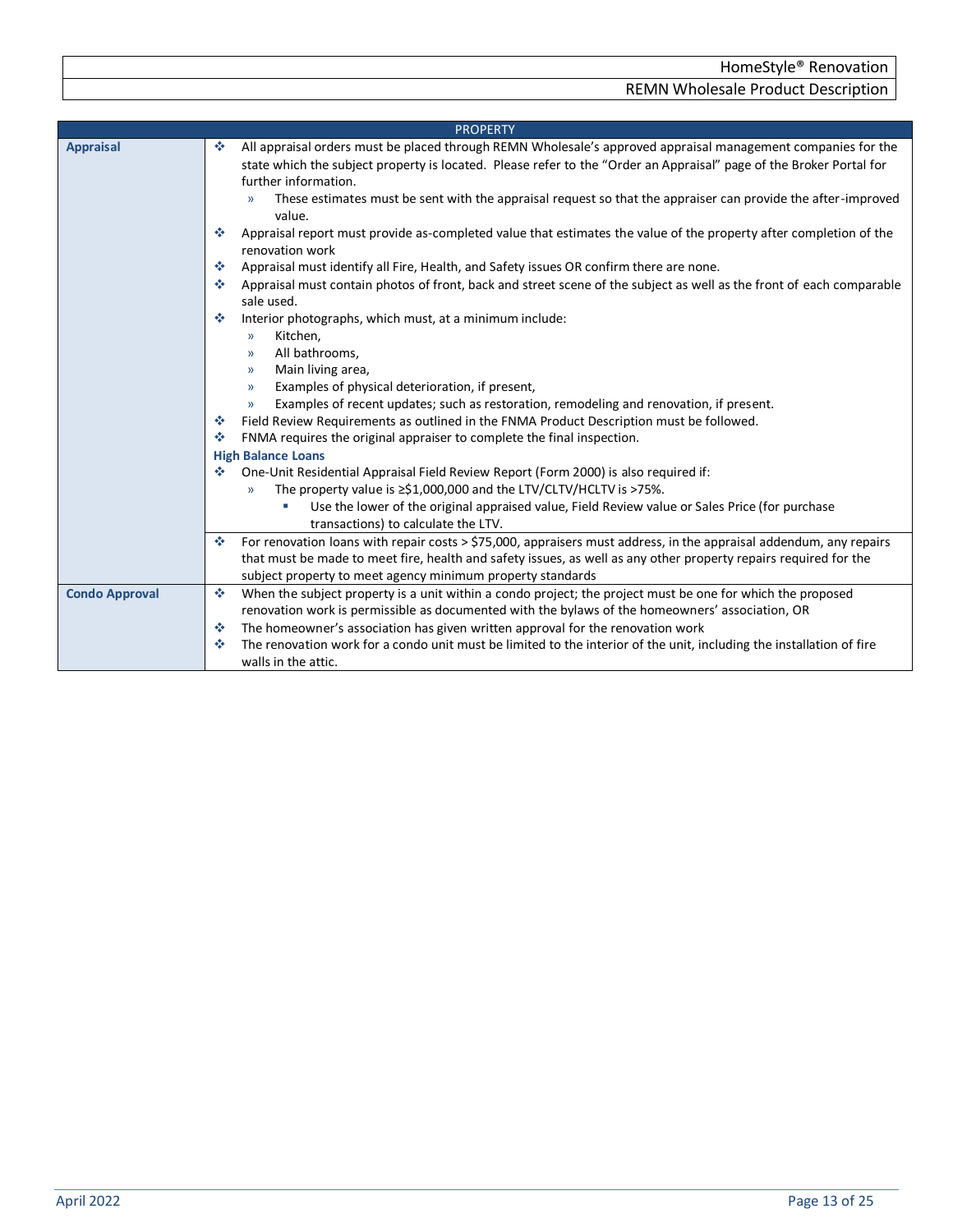<span id="page-13-1"></span><span id="page-13-0"></span>

|                           |                                                                       | <b>RENOVATIONS</b>                                                                                                    |                                                                                                                                      |
|---------------------------|-----------------------------------------------------------------------|-----------------------------------------------------------------------------------------------------------------------|--------------------------------------------------------------------------------------------------------------------------------------|
| <b>Renovations</b>        | ٠<br>Must be permanently affixed to the property.                     |                                                                                                                       |                                                                                                                                      |
|                           | ٠                                                                     | Renovations can include interior and exterior repairs and cosmetic improvements.                                      |                                                                                                                                      |
|                           | Roof repair or replacement<br>$\mathcal{Y}$                           |                                                                                                                       |                                                                                                                                      |
|                           | Updated finishes and flooring<br>$\rangle$                            |                                                                                                                       |                                                                                                                                      |
|                           | Electrical or plumbing repair or replacement<br>$\rangle$             |                                                                                                                       |                                                                                                                                      |
|                           | Paint<br>$\mathcal{Y}$                                                |                                                                                                                       |                                                                                                                                      |
|                           | Fences, decks, landscaping<br>$\rangle$                               |                                                                                                                       |                                                                                                                                      |
|                           | Kitchen appliances<br>$\rightarrow$                                   |                                                                                                                       |                                                                                                                                      |
|                           | In-ground swimming pools<br>$\rangle$                                 |                                                                                                                       |                                                                                                                                      |
|                           | <b>Accessory Units</b><br>₩                                           |                                                                                                                       |                                                                                                                                      |
|                           |                                                                       |                                                                                                                       | Improvements are considered permanent and affixed to the land, as well as adding value to the                                        |
|                           | property                                                              |                                                                                                                       |                                                                                                                                      |
|                           |                                                                       | Examples include living area over a garage and/or basement units                                                      |                                                                                                                                      |
|                           |                                                                       |                                                                                                                       | State-specific issues may apply for these transactions - must adhere to any state or local requirements                              |
|                           | that may apply                                                        |                                                                                                                       |                                                                                                                                      |
|                           |                                                                       |                                                                                                                       | Subject property must comply with zoning requirements for a 1-unit property as referenced in the                                     |
|                           | Fannie Selling Guide.                                                 |                                                                                                                       |                                                                                                                                      |
|                           |                                                                       | ADU), HomeStyle Renovation, unpermitted additions, etc. would still apply.                                            | All other Fannie Mae policies around accessory units, comparable selection (at least one comp with                                   |
|                           | ٠                                                                     | HomeStyle can be used to complete partially-built new construction purchases where the subject property is            |                                                                                                                                      |
|                           |                                                                       | substantially completed with the exception of buyer preference items (90% complete). Available for Purchase           |                                                                                                                                      |
|                           |                                                                       | Transactions only. Seller and/or Original Builder cannot be the renovation contractor to complete the project.        |                                                                                                                                      |
|                           | ※<br>Renovations cannot consist of:                                   |                                                                                                                       |                                                                                                                                      |
|                           | Non-Kitchen appliances (e.g. washer and dryer, etc.)<br>$\rightarrow$ |                                                                                                                       |                                                                                                                                      |
|                           | $\rightarrow$                                                         | Tear Down/Rebuild is not eligible under HomeStyle Renovation.                                                         |                                                                                                                                      |
|                           | Accessory units that do not meet FNMA Guidelines<br>$\mathcal{Y}$     |                                                                                                                       |                                                                                                                                      |
|                           | Property must meet State and Local standards.<br>❖                    |                                                                                                                       |                                                                                                                                      |
|                           | ❖                                                                     | Renovations must be started within 30 days and must be completed within 15 months of REMN WS loan closing.            |                                                                                                                                      |
|                           | Appraisal report must provide an as-completed appraised value.<br>❖   |                                                                                                                       |                                                                                                                                      |
|                           | ٠                                                                     | All renovation loans where the cost of the direct renovation project is $\ge$ \$75,000 require evidence from the HOI  |                                                                                                                                      |
|                           |                                                                       | company that they have reviewed the bid and appraisal and determined whether a HOI policy will or will not be         |                                                                                                                                      |
|                           |                                                                       | issued (i.e. confirmation of the scope of the work and the current condition of the subject property).                |                                                                                                                                      |
| <b>Renovation Related</b> | 壘                                                                     | Renovation-related costs that may be considered as part of the total renovation costs include;                        |                                                                                                                                      |
| <b>Costs</b>              | Labor and materials<br>$\mathcal{Y}$                                  |                                                                                                                       |                                                                                                                                      |
|                           | Contingency Reserve (if financed)<br>$\rangle$                        |                                                                                                                       |                                                                                                                                      |
|                           | Appraisal charges<br>$\rangle$                                        |                                                                                                                       |                                                                                                                                      |
|                           | Property Inspection Fees,<br>$\mathcal{Y}$<br>a.                      | FNMA requires the original appraiser complete the final inspection.                                                   |                                                                                                                                      |
|                           | <b>Title Update Fees</b><br>$\rightarrow$                             |                                                                                                                       |                                                                                                                                      |
|                           | Architectural and Engineering Fees (soft cost)<br>$\rangle$           |                                                                                                                       |                                                                                                                                      |
|                           | $\mathcal{Y}$                                                         | Independent (HUD) Consultant Fees (not required on transactions that meet the HomeStyle Streamline                    |                                                                                                                                      |
|                           |                                                                       | option; Consultant Fees are based on the cost of the proposed renovations), see below for estimated                   |                                                                                                                                      |
|                           | consultant fee table                                                  |                                                                                                                       |                                                                                                                                      |
|                           | Permit Fees (soft cost)<br>$\rangle$                                  |                                                                                                                       |                                                                                                                                      |
|                           | $\mathcal{Y}$                                                         | Other documented charges, such as fees for energy reports, review of renovation plans and fees charged for            |                                                                                                                                      |
|                           | processing renovation draws.                                          |                                                                                                                       |                                                                                                                                      |
|                           |                                                                       | Note: An amount for sweat equity may not be factored into the renovation costs.                                       |                                                                                                                                      |
|                           | ❖                                                                     |                                                                                                                       | For renovation loans with repair costs $\geq$ \$75,000, soft costs (cost of architectural drawings, engineering fees, permits, etc.) |
|                           |                                                                       | will only be considered as reimbursable fees when the when the final draw or project is completed. No payments can be |                                                                                                                                      |
|                           | drawn from the escrow account until the permit(s) is provided.        |                                                                                                                       |                                                                                                                                      |
|                           | ❖                                                                     | HomeStyle Renovation Maximum Mortgage Worksheet must be completed to determine the maximum loan                       |                                                                                                                                      |
|                           |                                                                       | amount and maximum funds for renovations / repairs; found on REMN Wholesale website.                                  |                                                                                                                                      |
|                           | <b>Consultant Fees</b>                                                |                                                                                                                       |                                                                                                                                      |
|                           | $$0.00 - $7,500 = $400$                                               | $$7,501 - $15,000 = $500$                                                                                             | $$15,001 - $30,000 = $600$                                                                                                           |
|                           | $$30,001* - $50,000 = $700$                                           | $$50,001 - $75,000 = $800$                                                                                            | $$75,001 - $100,000 = $900$                                                                                                          |
|                           | $$100,001$ and Up = \$1,000                                           | +%25 for each additional unit (as applicable)                                                                         |                                                                                                                                      |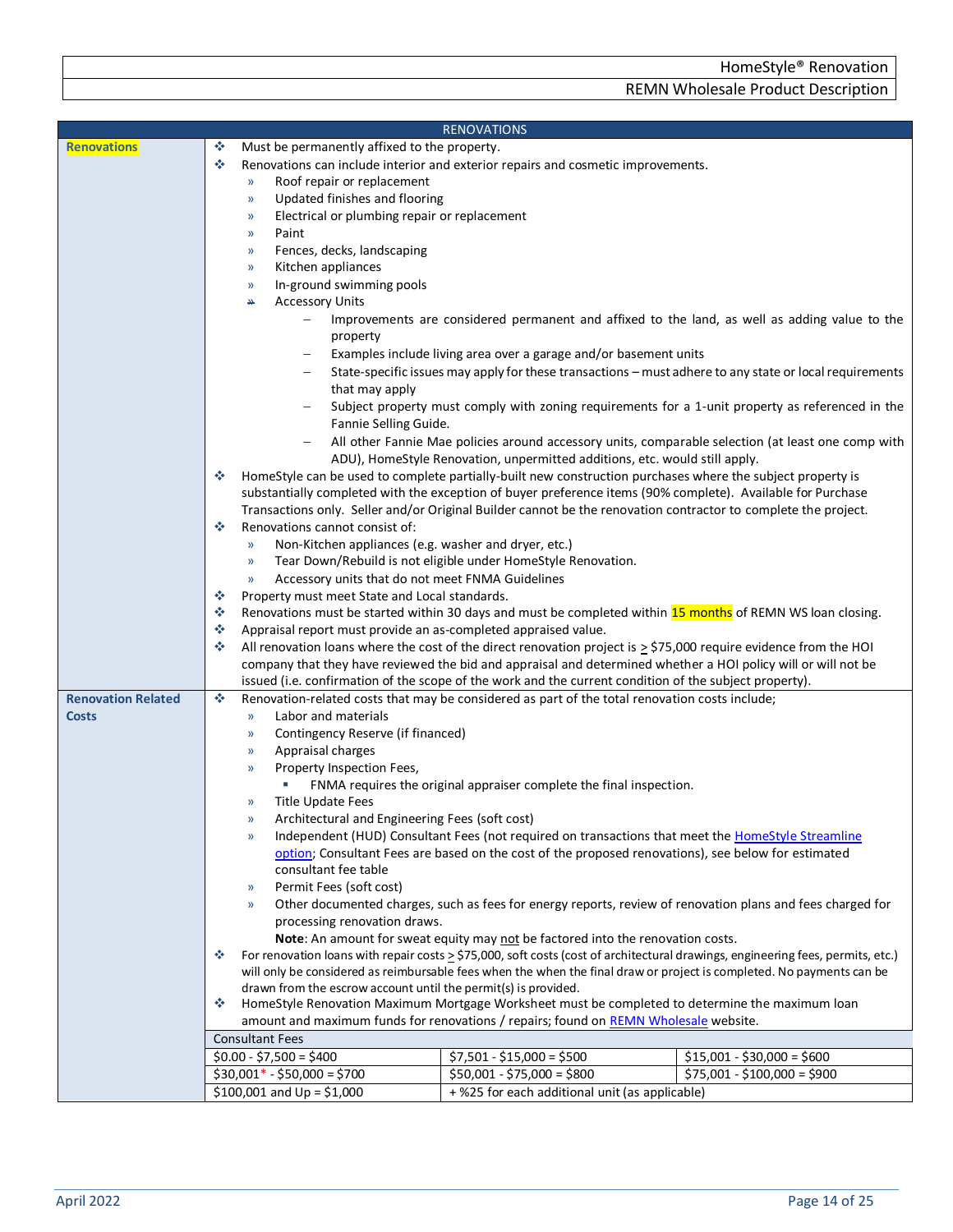<span id="page-14-2"></span><span id="page-14-1"></span><span id="page-14-0"></span>

|                                                  | <b>RESERVES &amp; ESCROW ACCOUNTS</b>                                                                                                                                                                                                                                                                                                                                                                                                                                                                                                                                                                                                                                                                                                                                                                                                                                                                                                                                                                                                                                                                                                                                                                                                                                                                                                                                                                                                                                                                                                                                                                                                                                                                                                                                                                                                                                                                                                                                                                                                                                                                                                 |
|--------------------------------------------------|---------------------------------------------------------------------------------------------------------------------------------------------------------------------------------------------------------------------------------------------------------------------------------------------------------------------------------------------------------------------------------------------------------------------------------------------------------------------------------------------------------------------------------------------------------------------------------------------------------------------------------------------------------------------------------------------------------------------------------------------------------------------------------------------------------------------------------------------------------------------------------------------------------------------------------------------------------------------------------------------------------------------------------------------------------------------------------------------------------------------------------------------------------------------------------------------------------------------------------------------------------------------------------------------------------------------------------------------------------------------------------------------------------------------------------------------------------------------------------------------------------------------------------------------------------------------------------------------------------------------------------------------------------------------------------------------------------------------------------------------------------------------------------------------------------------------------------------------------------------------------------------------------------------------------------------------------------------------------------------------------------------------------------------------------------------------------------------------------------------------------------------|
| <b>Costs &amp; Escrow</b><br><b>Accounts</b>     | ❖<br>The costs of the renovations will be based on the plans and specifications for the work and on the contractor's bids<br>for all the work requested by the borrower. Bids should be marked "Final" not "Estimate". No price expiration dates<br>should be present.<br>The renovation costs may include a contingency reserve (if financed), renovation-related costs and an escrow<br>壘<br>account for mortgage payments that come due during the renovation period, if the borrower is unable to occupy<br>the property during the renovation.                                                                                                                                                                                                                                                                                                                                                                                                                                                                                                                                                                                                                                                                                                                                                                                                                                                                                                                                                                                                                                                                                                                                                                                                                                                                                                                                                                                                                                                                                                                                                                                   |
| <b>Mortgage Payment</b><br><b>Escrow Account</b> | 壘<br>Mortgage Payment Escrow Accounts are no longer allowed.                                                                                                                                                                                                                                                                                                                                                                                                                                                                                                                                                                                                                                                                                                                                                                                                                                                                                                                                                                                                                                                                                                                                                                                                                                                                                                                                                                                                                                                                                                                                                                                                                                                                                                                                                                                                                                                                                                                                                                                                                                                                          |
| <b>Renovation Escrow</b><br><b>Account</b>       | 壘<br>At closing, REMN WS will deposit all the renovation costs, including the contingency reserve, and any escrowed<br>mortgage payments (PITI) or funds that the borrower provides from his or her own funds, into an interest-bearing<br>renovation escrow account for the benefit of the borrower(s).<br>All interest earned on this account, less any administrative expenses involved in maintaining the account,<br>$\mathcal{Y}$<br>must be paid or credited to the borrower(s).<br>※<br>The funds in the renovation escrow account must be used to complete the renovation work and, if applicable, to<br>make any mortgage payments that come due during the renovation period.<br>٠<br>REMN WS, or our agent, will be responsible for administering this account and ensuring that the renovations are<br>completed in a timely manner and in accordance with the plans and specifications and the contractors bid(s).<br>REMN WS will release funds to the contractor and borrower(s) only when any given renovation work has been<br>※<br>completed, and then only in accordance with the agreed-upon schedule and after receipt of a specific request<br>(checks will be made payable to both the borrower and the contractor).<br>壘<br>A maximum of five (5) draws will be allowed (the one-time Initial Material Draw is not included in this number)<br>壘<br>Should there be an increase in costs during the renovation period, the borrower(s) must fund the amount of the<br>increase; REMN WS will not increase the mortgage amount to offset an increase in costs. REMN WS must ensure<br>that the additional funds are obtained in a manner that will not affect the priority of FNMA's first lien position.<br>壘<br>Once the renovation has been completed, all funds remaining in the renovation escrow account including any<br>mortgage payments reserves, may be used to either reduce the unpaid principal balance of the mortgage, unless<br>they represent funds deposited separately by the borrower(s), or to make additional improvements or repairs to the<br>property that are permanently affixed. |
|                                                  | Note: REMN WS may fund a One Time Initial Material Draw up to the lessor of 10% of the total hard cost of the project,<br>or 50% of the material cost on the work write-up. The signed invoices should be dated within 30 days from the date the<br>draw request is submitted to REMN WS Draw Dept. The initial material draw is released in the form of a check issued to<br>the borrower and the contractor. A portion of this draw may be used to pay for permits, architect fees, and design or<br>planning expenses that were incurred during the initial part of the project. This One-Time option is intended to assist the<br>Contractor/Borrower with a large material order for items such as Lumber package, Windows, Cabinets, etc. This request<br>must be made prior to the first official draw. This One-Time option is not intended for small normal construction related<br>expenses, finishing type hardware, and/or paying specialty type contractors.<br>Should there be an increase in costs during the renovation period, the borrower, must fund the amount of the increase.<br>REMN WS may not increase the loan amount to offset any increase in costs. REMN WS must ensure that the additional<br>funds are obtained in a manner that will not affect the priority of Fannie Mae's lien.                                                                                                                                                                                                                                                                                                                                                                                                                                                                                                                                                                                                                                                                                                                                                                                                                    |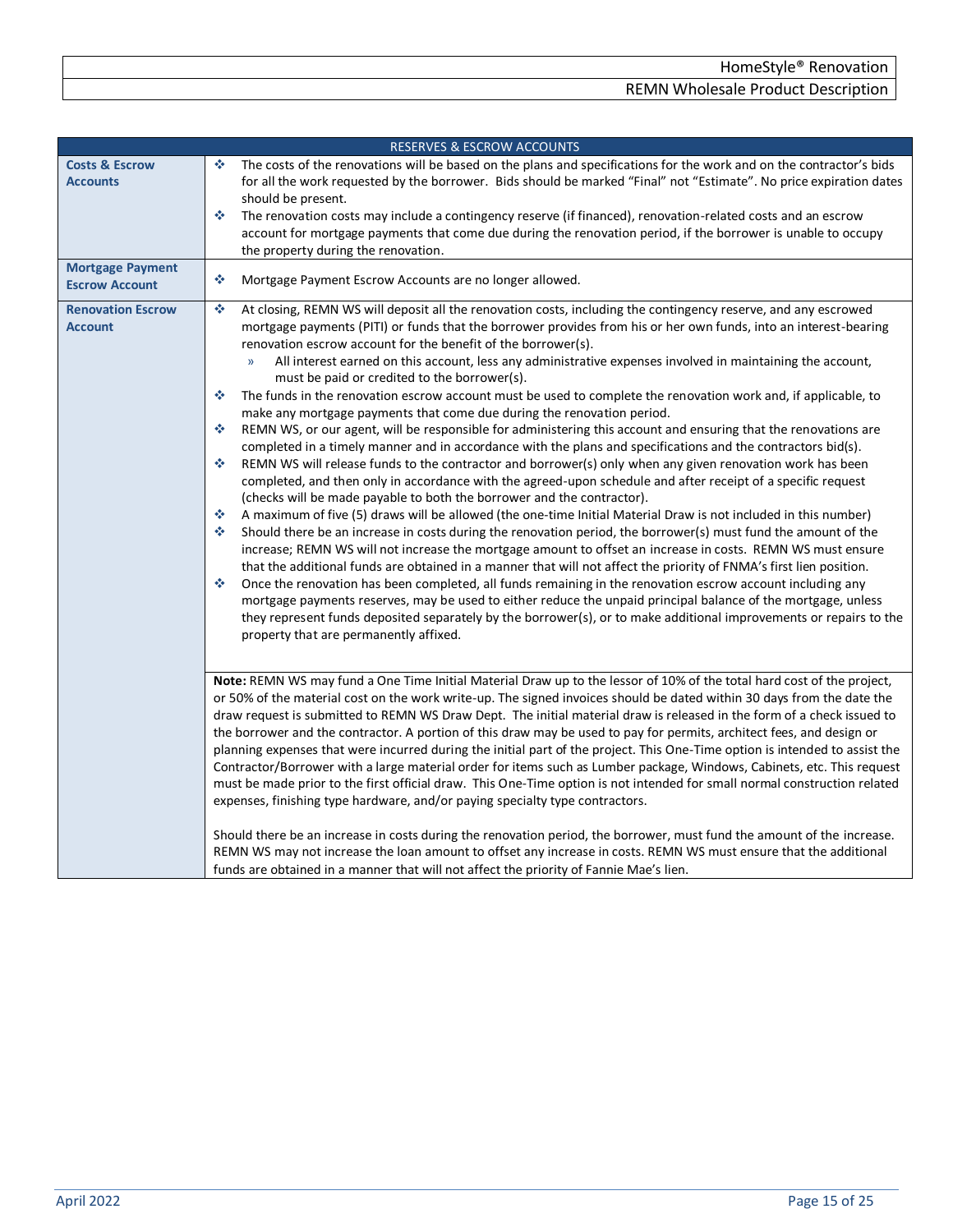<span id="page-15-0"></span>

| A contingency reserve equal to 10% of the total costs of the renovation work must be established and funded to<br><b>Contingency Reserve</b><br>÷<br>cover unforeseen renovations or deficiencies that are discovered during the renovation.<br>A contingency reserve equal to 15% must be established for utilities if unable to be verified to be in working<br>$\mathcal{Y}$<br>order (or are not being done as part of the renovation) with the final amount to be determined by the<br>Renovation Concierge Department.<br>If the loan requires Mortgage Insurance, verify MI provider selected allows 15% contingency reserve.<br>$\mathcal{Y}$<br>NOTE: for Single Family primary residence and second home transactions, the contingency reserve can be waived if:<br>÷<br>The underwriter determines that the borrower has sufficient post-closing reserves that are equal to or<br>$\mathcal{Y}$<br>greater than the amount normally required from a contingency reserve (see above).<br>Example - If the amount of funds normally required for a contingency reserve equated to \$20,000, then the<br>$\mathcal{Y}$<br>borrower must have at least \$20,000 in post-closing reserves to qualify for the waiver.<br>Transactions that are not eligible for contingency reserve waiver:<br>$\mathcal{Y}$<br>Second Home transactions<br>×<br>Investment property transactions<br>The contingency reserve must be considered as part of the total renovation costs when financed, if borrower<br>÷<br>funded, the contingency reserve is not included in the total renovation costs.<br>Borrower funded contingency reserve should be input on the 2010 Itemization on lines 1310-1315.<br>÷<br>The contingency reserve may be released only once it is determined that all fire, health, safety issues have been<br>壘<br>corrected and that there appears to be no additional necessary or unforeseen repairs that would/could require the<br>use of those funds.<br>Unused contingency funds, unless they were received directly from the borrower(s), must be used to reduce the<br>壘<br>outstanding principal balance of the renovation mortgage after all the renovation work has been completed and the |
|-----------------------------------------------------------------------------------------------------------------------------------------------------------------------------------------------------------------------------------------------------------------------------------------------------------------------------------------------------------------------------------------------------------------------------------------------------------------------------------------------------------------------------------------------------------------------------------------------------------------------------------------------------------------------------------------------------------------------------------------------------------------------------------------------------------------------------------------------------------------------------------------------------------------------------------------------------------------------------------------------------------------------------------------------------------------------------------------------------------------------------------------------------------------------------------------------------------------------------------------------------------------------------------------------------------------------------------------------------------------------------------------------------------------------------------------------------------------------------------------------------------------------------------------------------------------------------------------------------------------------------------------------------------------------------------------------------------------------------------------------------------------------------------------------------------------------------------------------------------------------------------------------------------------------------------------------------------------------------------------------------------------------------------------------------------------------------------------------------------------------------------------------------------------------------------------------------------------------|
|                                                                                                                                                                                                                                                                                                                                                                                                                                                                                                                                                                                                                                                                                                                                                                                                                                                                                                                                                                                                                                                                                                                                                                                                                                                                                                                                                                                                                                                                                                                                                                                                                                                                                                                                                                                                                                                                                                                                                                                                                                                                                                                                                                                                                       |
|                                                                                                                                                                                                                                                                                                                                                                                                                                                                                                                                                                                                                                                                                                                                                                                                                                                                                                                                                                                                                                                                                                                                                                                                                                                                                                                                                                                                                                                                                                                                                                                                                                                                                                                                                                                                                                                                                                                                                                                                                                                                                                                                                                                                                       |
|                                                                                                                                                                                                                                                                                                                                                                                                                                                                                                                                                                                                                                                                                                                                                                                                                                                                                                                                                                                                                                                                                                                                                                                                                                                                                                                                                                                                                                                                                                                                                                                                                                                                                                                                                                                                                                                                                                                                                                                                                                                                                                                                                                                                                       |
|                                                                                                                                                                                                                                                                                                                                                                                                                                                                                                                                                                                                                                                                                                                                                                                                                                                                                                                                                                                                                                                                                                                                                                                                                                                                                                                                                                                                                                                                                                                                                                                                                                                                                                                                                                                                                                                                                                                                                                                                                                                                                                                                                                                                                       |
|                                                                                                                                                                                                                                                                                                                                                                                                                                                                                                                                                                                                                                                                                                                                                                                                                                                                                                                                                                                                                                                                                                                                                                                                                                                                                                                                                                                                                                                                                                                                                                                                                                                                                                                                                                                                                                                                                                                                                                                                                                                                                                                                                                                                                       |
|                                                                                                                                                                                                                                                                                                                                                                                                                                                                                                                                                                                                                                                                                                                                                                                                                                                                                                                                                                                                                                                                                                                                                                                                                                                                                                                                                                                                                                                                                                                                                                                                                                                                                                                                                                                                                                                                                                                                                                                                                                                                                                                                                                                                                       |
|                                                                                                                                                                                                                                                                                                                                                                                                                                                                                                                                                                                                                                                                                                                                                                                                                                                                                                                                                                                                                                                                                                                                                                                                                                                                                                                                                                                                                                                                                                                                                                                                                                                                                                                                                                                                                                                                                                                                                                                                                                                                                                                                                                                                                       |
|                                                                                                                                                                                                                                                                                                                                                                                                                                                                                                                                                                                                                                                                                                                                                                                                                                                                                                                                                                                                                                                                                                                                                                                                                                                                                                                                                                                                                                                                                                                                                                                                                                                                                                                                                                                                                                                                                                                                                                                                                                                                                                                                                                                                                       |
|                                                                                                                                                                                                                                                                                                                                                                                                                                                                                                                                                                                                                                                                                                                                                                                                                                                                                                                                                                                                                                                                                                                                                                                                                                                                                                                                                                                                                                                                                                                                                                                                                                                                                                                                                                                                                                                                                                                                                                                                                                                                                                                                                                                                                       |
|                                                                                                                                                                                                                                                                                                                                                                                                                                                                                                                                                                                                                                                                                                                                                                                                                                                                                                                                                                                                                                                                                                                                                                                                                                                                                                                                                                                                                                                                                                                                                                                                                                                                                                                                                                                                                                                                                                                                                                                                                                                                                                                                                                                                                       |
|                                                                                                                                                                                                                                                                                                                                                                                                                                                                                                                                                                                                                                                                                                                                                                                                                                                                                                                                                                                                                                                                                                                                                                                                                                                                                                                                                                                                                                                                                                                                                                                                                                                                                                                                                                                                                                                                                                                                                                                                                                                                                                                                                                                                                       |
|                                                                                                                                                                                                                                                                                                                                                                                                                                                                                                                                                                                                                                                                                                                                                                                                                                                                                                                                                                                                                                                                                                                                                                                                                                                                                                                                                                                                                                                                                                                                                                                                                                                                                                                                                                                                                                                                                                                                                                                                                                                                                                                                                                                                                       |
|                                                                                                                                                                                                                                                                                                                                                                                                                                                                                                                                                                                                                                                                                                                                                                                                                                                                                                                                                                                                                                                                                                                                                                                                                                                                                                                                                                                                                                                                                                                                                                                                                                                                                                                                                                                                                                                                                                                                                                                                                                                                                                                                                                                                                       |
|                                                                                                                                                                                                                                                                                                                                                                                                                                                                                                                                                                                                                                                                                                                                                                                                                                                                                                                                                                                                                                                                                                                                                                                                                                                                                                                                                                                                                                                                                                                                                                                                                                                                                                                                                                                                                                                                                                                                                                                                                                                                                                                                                                                                                       |
|                                                                                                                                                                                                                                                                                                                                                                                                                                                                                                                                                                                                                                                                                                                                                                                                                                                                                                                                                                                                                                                                                                                                                                                                                                                                                                                                                                                                                                                                                                                                                                                                                                                                                                                                                                                                                                                                                                                                                                                                                                                                                                                                                                                                                       |
|                                                                                                                                                                                                                                                                                                                                                                                                                                                                                                                                                                                                                                                                                                                                                                                                                                                                                                                                                                                                                                                                                                                                                                                                                                                                                                                                                                                                                                                                                                                                                                                                                                                                                                                                                                                                                                                                                                                                                                                                                                                                                                                                                                                                                       |
|                                                                                                                                                                                                                                                                                                                                                                                                                                                                                                                                                                                                                                                                                                                                                                                                                                                                                                                                                                                                                                                                                                                                                                                                                                                                                                                                                                                                                                                                                                                                                                                                                                                                                                                                                                                                                                                                                                                                                                                                                                                                                                                                                                                                                       |
|                                                                                                                                                                                                                                                                                                                                                                                                                                                                                                                                                                                                                                                                                                                                                                                                                                                                                                                                                                                                                                                                                                                                                                                                                                                                                                                                                                                                                                                                                                                                                                                                                                                                                                                                                                                                                                                                                                                                                                                                                                                                                                                                                                                                                       |
|                                                                                                                                                                                                                                                                                                                                                                                                                                                                                                                                                                                                                                                                                                                                                                                                                                                                                                                                                                                                                                                                                                                                                                                                                                                                                                                                                                                                                                                                                                                                                                                                                                                                                                                                                                                                                                                                                                                                                                                                                                                                                                                                                                                                                       |
|                                                                                                                                                                                                                                                                                                                                                                                                                                                                                                                                                                                                                                                                                                                                                                                                                                                                                                                                                                                                                                                                                                                                                                                                                                                                                                                                                                                                                                                                                                                                                                                                                                                                                                                                                                                                                                                                                                                                                                                                                                                                                                                                                                                                                       |
|                                                                                                                                                                                                                                                                                                                                                                                                                                                                                                                                                                                                                                                                                                                                                                                                                                                                                                                                                                                                                                                                                                                                                                                                                                                                                                                                                                                                                                                                                                                                                                                                                                                                                                                                                                                                                                                                                                                                                                                                                                                                                                                                                                                                                       |
|                                                                                                                                                                                                                                                                                                                                                                                                                                                                                                                                                                                                                                                                                                                                                                                                                                                                                                                                                                                                                                                                                                                                                                                                                                                                                                                                                                                                                                                                                                                                                                                                                                                                                                                                                                                                                                                                                                                                                                                                                                                                                                                                                                                                                       |
| certification of completion has been obtained.                                                                                                                                                                                                                                                                                                                                                                                                                                                                                                                                                                                                                                                                                                                                                                                                                                                                                                                                                                                                                                                                                                                                                                                                                                                                                                                                                                                                                                                                                                                                                                                                                                                                                                                                                                                                                                                                                                                                                                                                                                                                                                                                                                        |
| A borrower may use the remaining contingency reserve funds for making improvements or repairs that are<br>壘                                                                                                                                                                                                                                                                                                                                                                                                                                                                                                                                                                                                                                                                                                                                                                                                                                                                                                                                                                                                                                                                                                                                                                                                                                                                                                                                                                                                                                                                                                                                                                                                                                                                                                                                                                                                                                                                                                                                                                                                                                                                                                           |
| permanently affixed to the real property, not to purchase personal property; if REMN WS;                                                                                                                                                                                                                                                                                                                                                                                                                                                                                                                                                                                                                                                                                                                                                                                                                                                                                                                                                                                                                                                                                                                                                                                                                                                                                                                                                                                                                                                                                                                                                                                                                                                                                                                                                                                                                                                                                                                                                                                                                                                                                                                              |
| Warrants that the work scheduled and described in the plans and specifications were completed and the<br>$\mathcal{V}$                                                                                                                                                                                                                                                                                                                                                                                                                                                                                                                                                                                                                                                                                                                                                                                                                                                                                                                                                                                                                                                                                                                                                                                                                                                                                                                                                                                                                                                                                                                                                                                                                                                                                                                                                                                                                                                                                                                                                                                                                                                                                                |
| contingency reserve funds have already been reduced by cost overruns; and,                                                                                                                                                                                                                                                                                                                                                                                                                                                                                                                                                                                                                                                                                                                                                                                                                                                                                                                                                                                                                                                                                                                                                                                                                                                                                                                                                                                                                                                                                                                                                                                                                                                                                                                                                                                                                                                                                                                                                                                                                                                                                                                                            |
| Ensures the contingency reserve funds that are to be used for additional improvements or repairs are used to<br>$\mathcal{Y}$                                                                                                                                                                                                                                                                                                                                                                                                                                                                                                                                                                                                                                                                                                                                                                                                                                                                                                                                                                                                                                                                                                                                                                                                                                                                                                                                                                                                                                                                                                                                                                                                                                                                                                                                                                                                                                                                                                                                                                                                                                                                                         |
| improve the real property and documented with paid receipts from the borrower's own funds; and,                                                                                                                                                                                                                                                                                                                                                                                                                                                                                                                                                                                                                                                                                                                                                                                                                                                                                                                                                                                                                                                                                                                                                                                                                                                                                                                                                                                                                                                                                                                                                                                                                                                                                                                                                                                                                                                                                                                                                                                                                                                                                                                       |
| Inspections of the additional work or installations are completed by the appraiser who prepared the as-<br>$\mathcal{Y}$                                                                                                                                                                                                                                                                                                                                                                                                                                                                                                                                                                                                                                                                                                                                                                                                                                                                                                                                                                                                                                                                                                                                                                                                                                                                                                                                                                                                                                                                                                                                                                                                                                                                                                                                                                                                                                                                                                                                                                                                                                                                                              |
| complete value appraisal report.                                                                                                                                                                                                                                                                                                                                                                                                                                                                                                                                                                                                                                                                                                                                                                                                                                                                                                                                                                                                                                                                                                                                                                                                                                                                                                                                                                                                                                                                                                                                                                                                                                                                                                                                                                                                                                                                                                                                                                                                                                                                                                                                                                                      |
| A HomeStyle Renovation Change Order Request must be completed by the borrower(s) and approved by<br>$\mathcal{V}$<br>REMN WS.                                                                                                                                                                                                                                                                                                                                                                                                                                                                                                                                                                                                                                                                                                                                                                                                                                                                                                                                                                                                                                                                                                                                                                                                                                                                                                                                                                                                                                                                                                                                                                                                                                                                                                                                                                                                                                                                                                                                                                                                                                                                                         |
| Contingency reserve may NEVER be used to purchase personal property.<br>❖                                                                                                                                                                                                                                                                                                                                                                                                                                                                                                                                                                                                                                                                                                                                                                                                                                                                                                                                                                                                                                                                                                                                                                                                                                                                                                                                                                                                                                                                                                                                                                                                                                                                                                                                                                                                                                                                                                                                                                                                                                                                                                                                             |
| <b>CONTRACTOR &amp; REHABILITATION PROCESS</b>                                                                                                                                                                                                                                                                                                                                                                                                                                                                                                                                                                                                                                                                                                                                                                                                                                                                                                                                                                                                                                                                                                                                                                                                                                                                                                                                                                                                                                                                                                                                                                                                                                                                                                                                                                                                                                                                                                                                                                                                                                                                                                                                                                        |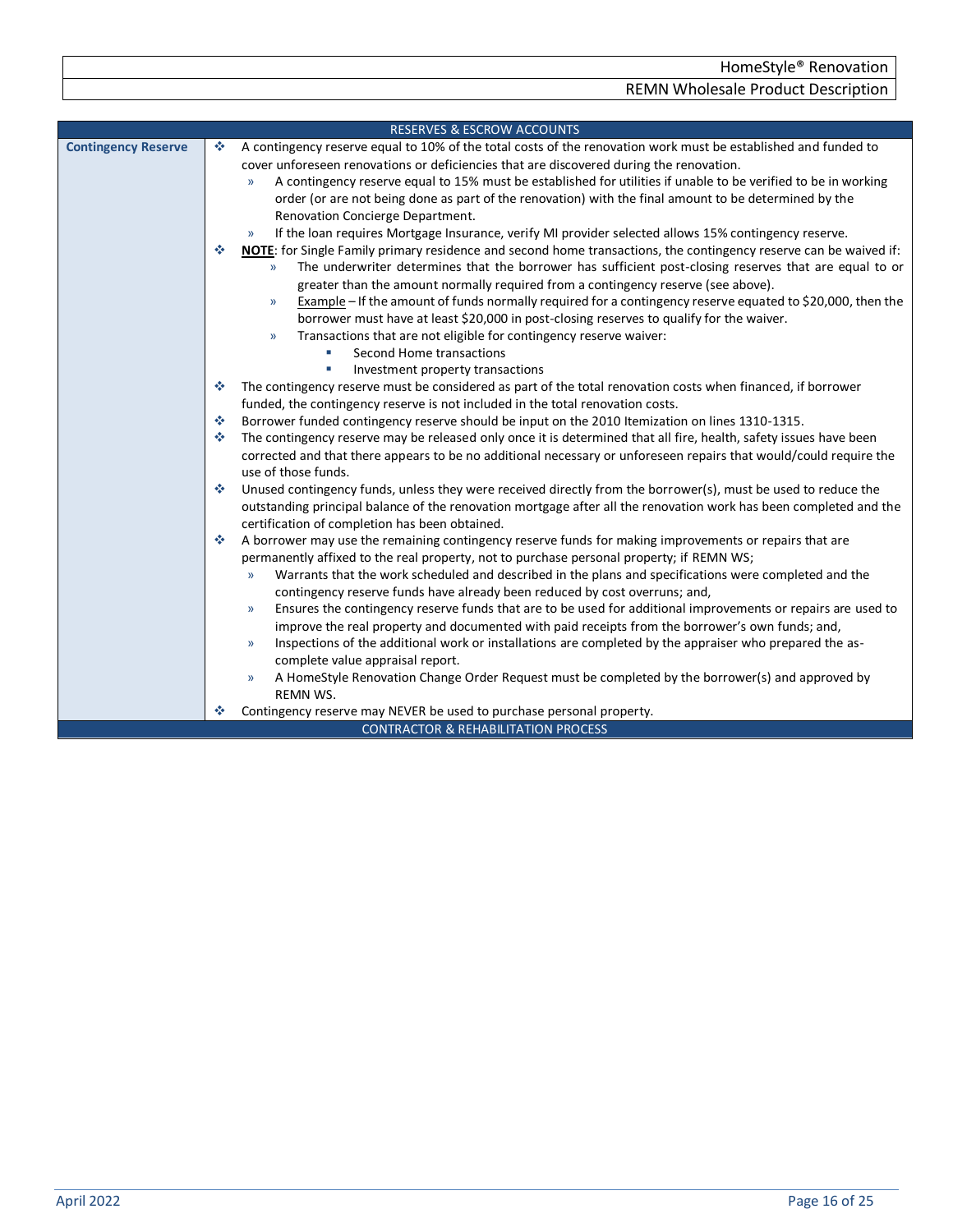<span id="page-16-1"></span><span id="page-16-0"></span>

|                                                | HomeStyle® Renovation                                                                                                                                                                |
|------------------------------------------------|--------------------------------------------------------------------------------------------------------------------------------------------------------------------------------------|
|                                                | <b>REMN Wholesale Product Description</b>                                                                                                                                            |
|                                                |                                                                                                                                                                                      |
| <b>Contractor</b>                              | All renovation work must be performed by registered, licensed general contractors.<br>❖                                                                                              |
| <b>Requirements</b>                            | HomeStyle Renovation is limited to one (1) General Contractor.<br>$\mathcal{Y}$                                                                                                      |
|                                                | Special contractor (pool repair, well, septic, structural engineer, etc.) permitted with approval                                                                                    |
|                                                | from Renovation Concierge Services.<br>Borrower(s) must choose his/her own contractor to perform the needed renovations, subject to REMN<br>❖                                        |
|                                                | WS's determination that the contractor is qualified and experienced, has all appropriate credentials                                                                                 |
|                                                | required by the state, and agrees to indemnify the borrower(s) for all property losses or damages caused                                                                             |
|                                                | by its employees or subcontractors.                                                                                                                                                  |
|                                                | REMN WS may not choose the contractor or refer the borrower to any one (1) specific contractor.<br>$\mathcal{Y}$                                                                     |
|                                                | All contractors must be licensed and insured in the State/County/City and be able to provide a minimum<br>參                                                                          |
|                                                | three (3) project references similar to the proposed subject project.                                                                                                                |
|                                                | Contractor may be a relative of the borrower if properly licensed and insured; must meet all other<br>幸                                                                              |
|                                                | contractor criteria.                                                                                                                                                                 |
|                                                | Contractor can be borrower employer or a company.<br>參                                                                                                                               |
|                                                | Contractor can be listed as an owner on title of the subject property, as long as they are not on the<br>參                                                                           |
|                                                | mortgage (i.e. a borrower or co-borrower).<br>Completed Contractor Profile Report required for all new contractors not previously accepted by RCS.<br>參                              |
|                                                | REMN WS will require the borrower(s) obtain a completed Contractor Profile Report to ensure that                                                                                     |
|                                                | we have sufficient information available to make a determination regarding the contractor's                                                                                          |
|                                                | qualifications.                                                                                                                                                                      |
|                                                | RCS will review all contractor information and do general search of public records. This process takes<br>參                                                                          |
|                                                | approximately three (3) business days.                                                                                                                                               |
|                                                | Note: No party to the transaction may operate in a dual capacity (e.g.: The seller cannot be the<br>參                                                                                |
|                                                | contractor. The consultant cannot be the seller. The consultant cannot be the contractor. Etc.)                                                                                      |
| <b>Contractor Validation</b><br><b>Process</b> | Borrower finds home to purchase or refinances current home that needs renovation,<br>參                                                                                               |
|                                                | Borrower/Broker obtain bid(s) from contractor and has Contractor Profile form completed,<br>❖                                                                                        |
|                                                | All bids must provide detailed description of the work to be completed,<br>$\mathcal{Y}$<br>Costs of materials and labor must be separately broken down on the bid,<br>$\mathcal{Y}$ |
|                                                | Material cost must be detailed to include the materials used,<br>$\mathcal{Y}$                                                                                                       |
|                                                | REMN WS and Fannie Mae especially want all potential energy saving type material to be<br>$\mathcal{Y}$                                                                              |
|                                                | documented by make and model. Examples include: Heating and Cooling Systems, Hot Water Tanks,                                                                                        |
|                                                | Windows, Insultation, Kitchen and Bathroom fixtures and appliances.                                                                                                                  |
|                                                | Bids should be marked "Final" not "Estimate". No price expiration dates should be present.<br>$\mathcal{V}$                                                                          |
|                                                | For projects with General Contractors with direct hard costs of \$15,000 to \$35,000, the Contractor must                                                                            |
|                                                | evidence that they have been licensed and insured over the most previous twelve (12) months from the                                                                                 |
|                                                | application date.<br>For projects with General Contractors with direct hard costs of \$35,001 to \$75,000, the following would<br>❖                                                  |
|                                                | apply:                                                                                                                                                                               |
|                                                | Contractors will need to show a minimum two (2) year history of performing similar projects.<br>»                                                                                    |
|                                                | Contactors must show that they have been licensed and insured over the most previous 24mos from<br>$\mathcal{Y}$                                                                     |
|                                                | the application date                                                                                                                                                                 |
|                                                | Contractors will need to show a minimum of 25% of the direct hard costs in available business lines<br>$\mathcal{Y}$                                                                 |
|                                                | of credit and/or business cash/checking accounts.                                                                                                                                    |
|                                                | For projects with General Contractors with direct hard costs of \$75,000 or higher, the following would<br>參                                                                         |
|                                                | apply:                                                                                                                                                                               |
|                                                | Contractors will need to show a minimum three (3) year history of performing similar projects.<br>))                                                                                 |
|                                                | Contactors must show that they have been licensed and insured over the most previous 36mos from<br>))                                                                                |
|                                                | the application date<br>Contractors will need to show a minimum of 25% of the direct project cost in available lines of credit<br>))                                                 |
|                                                | and/or business cash.                                                                                                                                                                |
|                                                | The Concierge Service group will run a LexisNexis Business Report on the contractor/business, which<br>$\mathcal{Y}$                                                                 |
|                                                | will need to reflect an acceptable business and credit profile.                                                                                                                      |
|                                                | Note: No party to the transaction may operate in a dual capacity (e.g.: The seller cannot be the contractor.<br>❖                                                                    |
|                                                | The consultant cannot be the seller. The consultant cannot be the contractor. Etc.)                                                                                                  |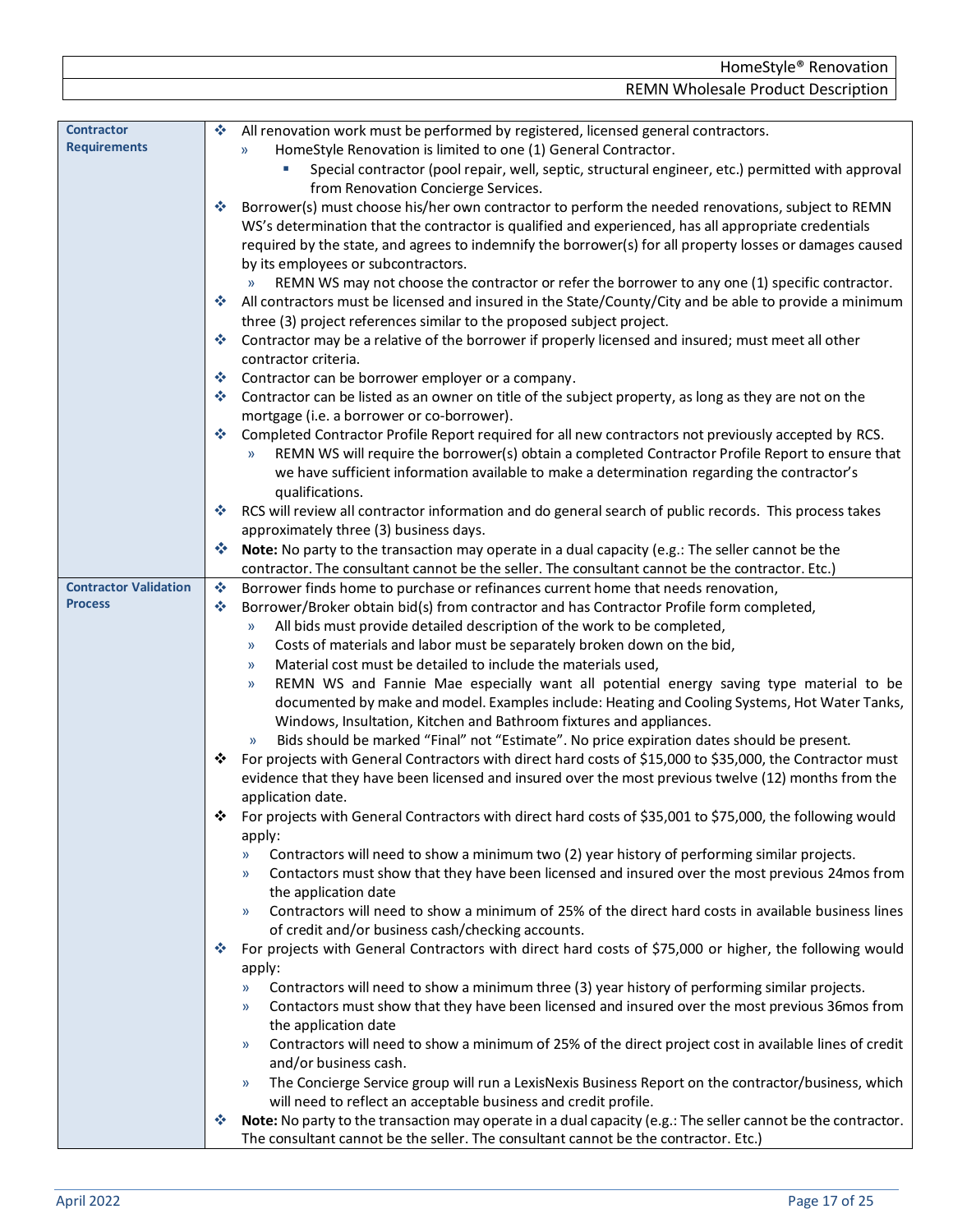<span id="page-17-1"></span><span id="page-17-0"></span>

|                                   | <b>CONTRACTOR &amp; REHABILITATION PROCESS</b>                                                                                |
|-----------------------------------|-------------------------------------------------------------------------------------------------------------------------------|
| <b>Construction Contract</b>      | The construction contract must;<br>壘                                                                                          |
|                                   | Identify all subcontractors and suppliers,<br>$\mathcal{Y}$                                                                   |
|                                   | Itemize the specific work that the contractor agrees to perform for the borrower(s),<br>$\mathcal{Y}$                         |
|                                   | State the agreed upon cost of the renovations,<br>$\mathcal{Y}$                                                               |
|                                   | Include an itemized description that establishes the schedule for completing each state of the renovation<br>$\mathcal{Y}$    |
|                                   | work and the corresponding payments to be made to the contractor.                                                             |
|                                   | This contract, which must be executed by both the borrower(s) and contractor(s) should also require the<br>泰                  |
|                                   | contractor to;                                                                                                                |
|                                   | Be duly licensed (if required by state law),<br>$\mathcal{Y}$                                                                 |
|                                   | Obtain all required insurance coverage's; such as all-risk, public liability, workmen's compensation and<br>$\mathcal{Y}$     |
|                                   | automobile liability,                                                                                                         |
|                                   | Complete the work in compliance with the contract and all applicable government regulations; such as<br>$\mathcal{Y}$         |
|                                   | building codes and zoning restrictions,                                                                                       |
|                                   | Obtain the necessary building permits; including a certificate of occupancy, if required.<br>$\mathcal{Y}$                    |
|                                   | Renovation Refinances where the scope of work includes major additions to the current structure                               |
|                                   | and/or building additional detached structures such as ADUs or garages require:                                               |
|                                   | all permits to be obtained prior to Funding.                                                                                  |
|                                   | evidence that no zoning or property variance approval is required                                                             |
|                                   | Provide for appropriate remedies for resolving disputes; including an agreement to indemnify the borrower(s) for<br>❖         |
|                                   | all property losses or damages caused by the contractor's employees or subcontractor's employees.                             |
| <b>Plans &amp; Specifications</b> | The plans and specifications must be prepared by a registered, licensed or certified general contractor or<br>参<br>architect. |
|                                   | The plans and specs should fully describe all the work to be completed and provide an indication when various<br>壘            |
|                                   | jobs or stages of completion will be scheduled (including both the start and the completion date).                            |
|                                   | REMN WS must use the plans and specs to document and evaluate the quantity, quality and cost of renovation<br>壘               |
|                                   | work that is to be completed and determine the amount of financing that will be available.                                    |
|                                   | The plans and specs also must be used by the appraiser in development of his/her opinion of as-completed value<br>壘           |
|                                   | of the property.                                                                                                              |
|                                   | Before approving any change a borrower wants to make the original plans and specs, REMN WS will require the<br>壘              |
|                                   | borrower(s) to submit a Renovation Change Order Request to provide a detailed description of the change(s), the               |
|                                   | cost of the change(s) and the estimated completion date.                                                                      |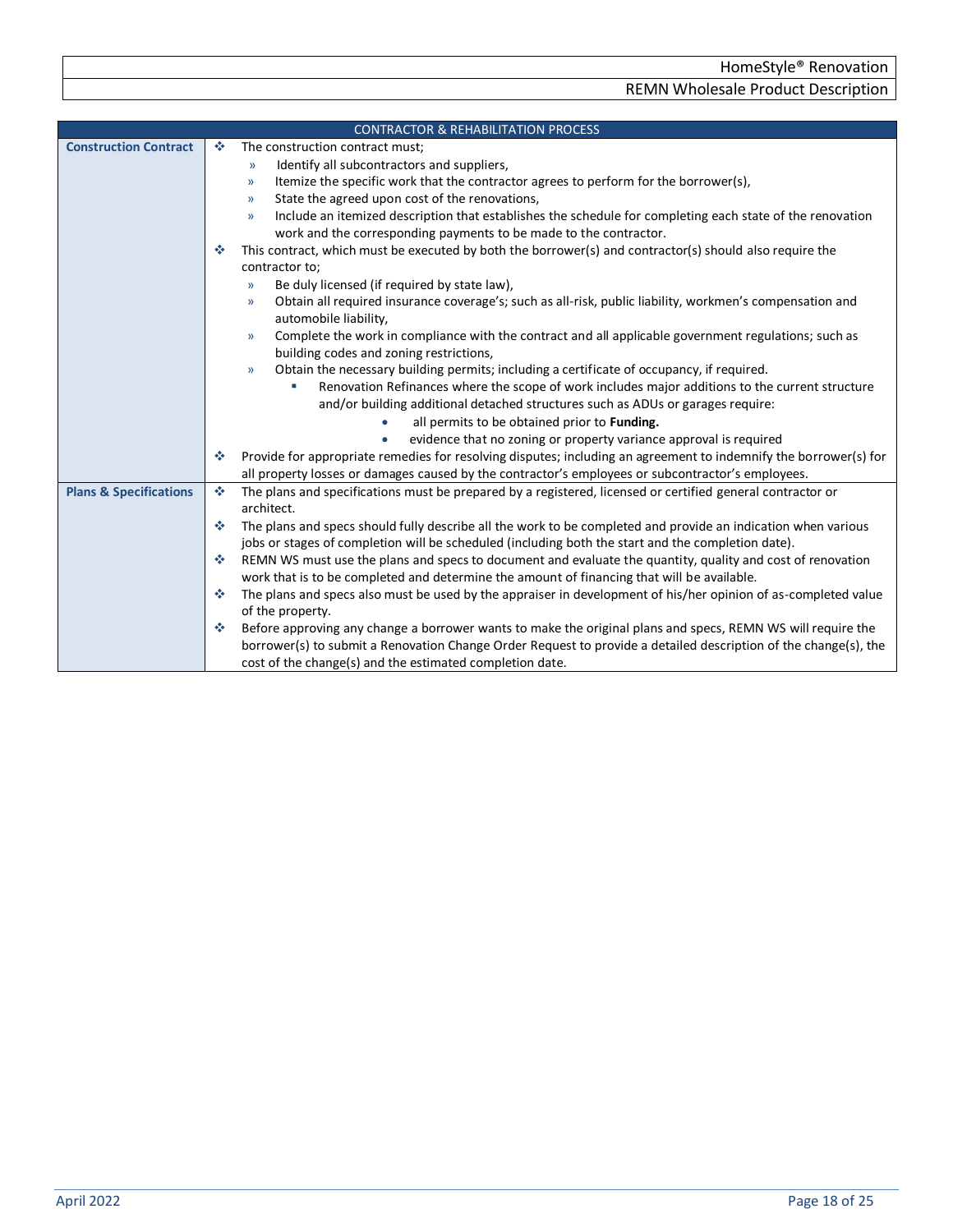<span id="page-18-0"></span>

| <b>Do It Yourself Repairs</b> | REMN WS only allows "Do It Yourself" by exception basis, from Executive Management, prior to loan submission.<br>豪              |
|-------------------------------|---------------------------------------------------------------------------------------------------------------------------------|
|                               | $\mathcal{L}_{\mathcal{S}^{\mathcal{S}}}$<br>In the event an exception is approved, the below applies:                          |
|                               | Under the Do It Yourself repair option, the borrower may complete the renovations.<br>❖                                         |
|                               | Borrower must be able to provide sufficient evidence of qualification to complete the renovations.<br>$\mathcal{Y}$             |
|                               | A borrower may request reimbursement for his or her payments for the cost of materials or for the cost of properly<br>÷         |
|                               | documented costs from licensed and insured contractors validated by RCS - not for the cost of his/her sweat equity.             |
|                               | When the borrower chooses this repair option, REMN WS must fully budget for the cost of labor and material<br>y)                |
|                               | related to the repairs, so that; should the borrower(s) be unable to complete the work, a licensed and insured                  |
|                               | contractor (per state requirements) can be hired to finish any of the Do It Yourself repairs.                                   |
|                               | Do It Yourself Repairs<br>❖                                                                                                     |
|                               | Financing available for Do It Yourself work is limited to 10% of the as-completed value of the home as opposed<br>$\mathcal{Y}$ |
|                               | to the lesser of \$200,000 OR 50% of the purchase price for purchase transactions (25% of the after/improved                    |
|                               | value for refinance transactions) when the work is done by a licensed third-party contractor.                                   |
|                               | Do It Yourself is only available for 1 Unit primary residence transactions.<br>$\mathcal{Y}$                                    |
|                               | Material costs are reimbursed, labor costs are not.<br>$\mathcal{Y}$                                                            |
|                               | DIY's must provide itemized bills or receipts to be reimbursed.<br>$\mathcal{Y}$                                                |
|                               | If these are not available prior to loan closing; the borrower(s) must document the planned renovations                         |
|                               | and provide cost estimates.                                                                                                     |
|                               | The plans and specs should fully describe all of the work to be completed and provide an indication when<br>$\mathcal{Y}$       |
|                               | various jobs or stages of completion will be scheduled (including both the start and the completion date).                      |
|                               | REMN WS must use the plans and specs to document and evaluate the quantity, quality and cost of<br>$\rangle$                    |
|                               | renovation work that is to be done and determine the amount of financing that will be available.                                |
|                               | The plans and specs also must be used by the appraiser in the development of his or her opinion of the as-<br>$\mathcal{Y}$     |
|                               | completed value of the property.                                                                                                |
|                               | Before approving any change a borrower wants to make to the original plans and specs, REMN WS will require<br>$\mathcal{Y}$     |
|                               | the borrower(s) to submit a HomeStyle Renovation Change Order Request to provide a detailed description of                      |
|                               | the change(s), the cost of the change(s) and the estimated completion date.                                                     |
|                               | Properties located in Texas do not allow reimbursement made directly to the borrower(s) for any Do It<br>$\rangle\!\rangle$     |
|                               | Yourself repairs.                                                                                                               |
|                               | Do It Yourself repairs are not eligible for Mortgage Insurance with United Guaranty.<br>❖                                       |
|                               | A borrower who is employed by a licensed and insured contracting company can allow their employer to be the<br>❖                |
|                               | contractor and it is NOT considered Do It Yourself Repairs.                                                                     |
|                               | If the borrower owns the contracting company, it would still be considered Do It Yourself.<br>$\mathcal{Y}$                     |
|                               | A borrower may request reimbursement for his or her payments for the cost of materials or for the cost of properly<br>參         |
|                               | documented costs from licensed and insured contractors validated by RCS - not for the cost of his/her sweat equity.             |
|                               | When a borrower chooses this repair option, REMN WS must fully budget for the cost of labor and materials related               |
|                               | to the repairs so that, should the borrower be unable to complete the work, a licensed and insured contractor can               |
|                               | be hired to finish any of the Do It Yourself repairs.                                                                           |
|                               |                                                                                                                                 |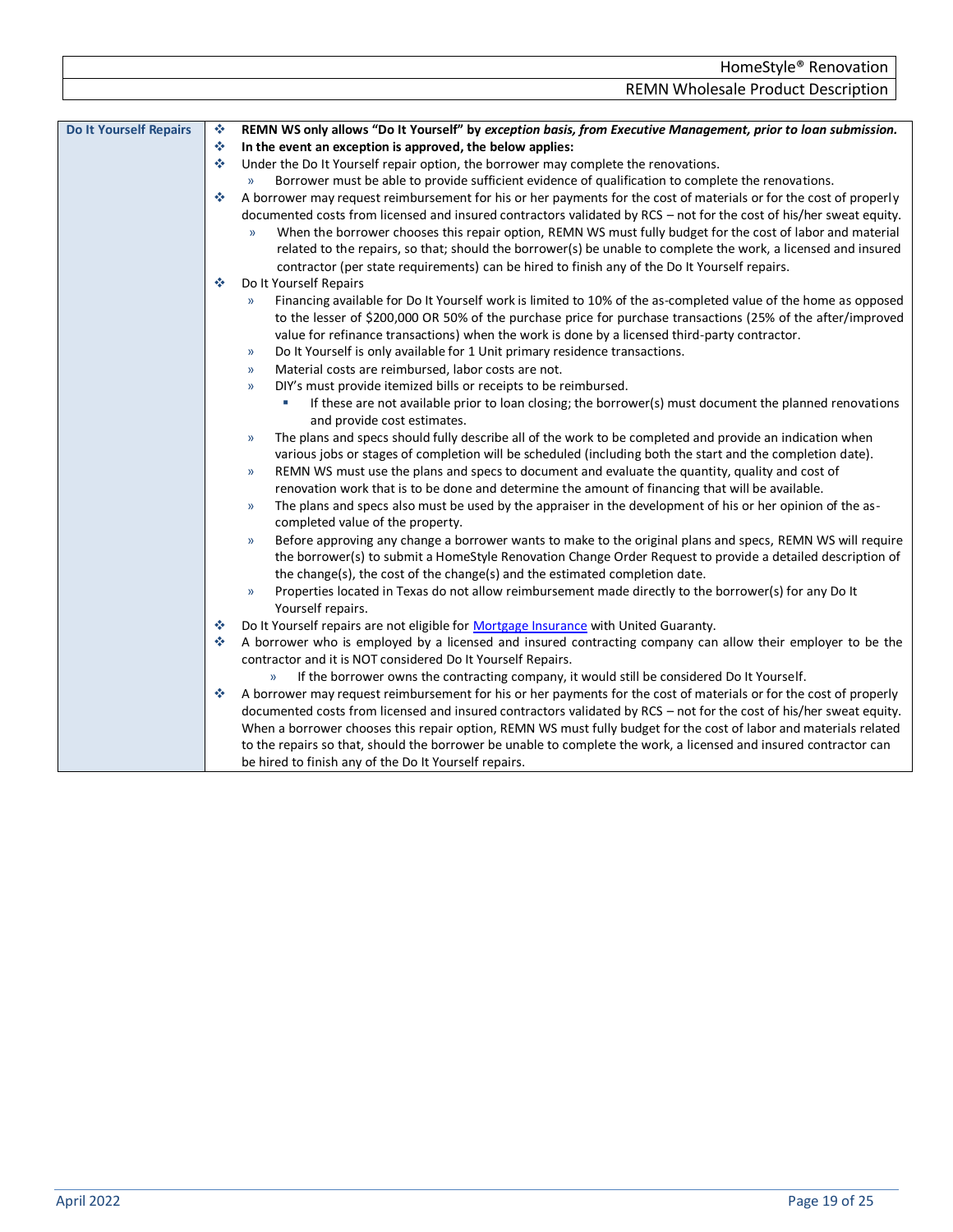<span id="page-19-0"></span>

|                          | <b>REMN Wholesale Product Description</b>                                                                                                                               |
|--------------------------|-------------------------------------------------------------------------------------------------------------------------------------------------------------------------|
|                          |                                                                                                                                                                         |
| Independent (HUD)        | ٠<br>Independent (HUD) Consultant (not required on transactions that meet the HomeStyle Streamline option; Consultant Fees are                                          |
| <b>Consultant</b>        | based on the cost of the proposed renovation).                                                                                                                          |
|                          | ٠<br>The Consultant can do the inspections during the construction stage. The Consultant cannot be the Contractor on the job, because                                   |
|                          | it is considered a conflict-of-interest.                                                                                                                                |
|                          | Consultants work for REMN WS<br>$\mathcal{V}$                                                                                                                           |
|                          | Performs a detailed inspection of the property to determine what needs to be done and the costs and materials associated<br>$\rangle\!\rangle$<br>with it.              |
|                          | Provides a detailed Work Write-Up done in a 35 category format which match the section so the Draw Request<br>$\rangle$                                                 |
|                          | Gives a Work Write-Up copy to the Borrower so their Contractor can put his prices on the plan<br>$\mathcal{Y}$                                                          |
|                          | Generally the Consultant Write Up and the Contractor Write Up match. However, in the event they do not match                                                            |
|                          | the following process must be followed:                                                                                                                                 |
|                          | If Contractor Bid is more than the Consultant Write Up, the maximum mortgage will be determined by the<br>$\bullet$                                                     |
|                          | Consultant Write Up which might cause the Borrower to need more cash at closing                                                                                         |
|                          | If Contractor Bid is less than the Consultant Write Up, Consultant must comment on why this is occurring<br>$\bullet$                                                   |
|                          | and if the Contractor Bid is reasonable. If Consultant or REMN WS believes the Contractor Bid is                                                                        |
|                          | unreasonable (too low), the maximum mortgage will be based on the Consultant's estimates.                                                                               |
|                          | The Consultant's pricing should be based on current market costs or materials and labor<br>$\mathcal{Y}$                                                                |
|                          | The Consultant's Work Write-Up is supplied to the Appraiser for the after-improved appraisal.<br>$\mathcal{V}$                                                          |
|                          | ٠<br>Work Write-Up                                                                                                                                                      |
|                          | Original plan and specifications for the project done by Consultant prior to Contractor<br>$\mathcal{D}$                                                                |
|                          | Describes quantity and quality of materials to be installed<br>$\mathcal{V}$                                                                                            |
|                          | Breaks out the materials, labor and incorporates overhead and profit<br>$\mathcal{Y}$                                                                                   |
|                          | The Consultant's Write Up must be signed by the Consultant, Borrower and Contractor<br>$\mathcal{V}$                                                                    |
|                          | Contractor must also initial all pages of Consultant's report as indication of acceptance to perform work for                                                           |
|                          | amounts disclosed.                                                                                                                                                      |
|                          | The Contractor Bid is to be signed by the Borrower and Contractor<br>$\rangle\!\rangle$                                                                                 |
|                          | ❖<br>FNMA requires the original appraiser to complete the final inspection.                                                                                             |
|                          | ٠<br>The Independent (HUD) Consultant will recommend the number of months the principal residence will be uninhabitable (up to 6                                        |
|                          | months) after review of the plans and specifications. REMN WS will make the final determination.                                                                        |
|                          | ٠<br>Granite Property Management may only be used in place of the Independent (HUD) Consultant when the following apply:                                                |
|                          | Property is located in an area of the country where the Renovation Concierge Service does not have adequate working<br>$\mathcal{V}$                                    |
|                          | relationships with local HUD Consultants.                                                                                                                               |
|                          | Exception to be granted on a case-by-case basis by the Concierge Services Manager.<br>»                                                                                 |
| <b>Streamline Option</b> | ٠<br>REMN requires loans with repairs exceeding \$15,000 to use a HUD consultant.                                                                                       |
|                          | ٠<br>When the repairs for the scope of work are between \$15,000 and \$35,000, exceptions may be granted on a case by case basis with                                   |
|                          | REMN Wholesale Executive Management approval to use a "streamline option" without use of a consultant.<br>٠                                                             |
|                          | Exceptions for the streamline option will only be considered if all of the following is met:<br>Available on 1 unit O/O Primary Residence and Second Homes<br>$\lambda$ |
|                          | Scope of work is between \$15,000 and \$35,000<br>y)                                                                                                                    |
|                          | Very detailed contractor(s) bid outlining the scope-of-work and cost-of-work is required. Bids should be marked "Final" not<br>$\mathcal{V}$                            |
|                          | "Estimate". No price expiration dates should be present.                                                                                                                |
|                          | Scope of work is limited to non-structural and minor repairs<br>$\mathcal{V}$                                                                                           |
|                          | All Streamlines must include at least one (1) Fannie Mae Energy Efficient/Energy Star improvement, which can be in<br>$\mathcal{V}$                                     |
|                          | addition to the aforementioned \$35,000 limit - see HomeStyle Energy Mortgages section for more details.                                                                |
|                          | If exception is granted to use the streamline option, the following applies:                                                                                            |
|                          | Borrower does not need to use a General Contractor (GC), providing other contractors used have all the proper licensed and<br>٠                                         |
|                          | insurance coverages                                                                                                                                                     |
|                          | When not using a GC, borrower is limited to a maximum of three (3) independent contractors<br>$\mathcal{V}$                                                             |
|                          | REMN WS must have evidence that a qualified third party inspection company or the original appraiser is willing to conduct any<br>٠                                     |
|                          | draw-request inspections                                                                                                                                                |
|                          | ٠<br>Limit of three (3) draw inspections, including the final when a GC is utilized                                                                                     |

» When using smaller, independent licensed contractors (non-GC), they are limited to two (2) draws each.

<span id="page-19-3"></span><span id="page-19-2"></span><span id="page-19-1"></span>

| <b>Materials Draw</b>                | REMN WS may fund a One Time Initial Material Draw up to the lessor of 10% of the total hard cost of the project, or 50% of<br>❖<br>the material cost on the work write-up. The material draw is released in the form of a check issued to the borrower and the<br>contractor. A portion of this draw may be used to pay for permits, architect fees, and design or planning expenses that were<br>incurred during the initial part of the project. This One-Time option is intended to assist the Contractor/Borrower with a large<br>material order for items such as Lumber packages, Windows, Cabinets, etc. This request must be made prior to the first official<br>draw. This One-Time Option is not intended for small normal construction related expenses, finishing type hardware, and/or<br>paying specialty contractors. |
|--------------------------------------|--------------------------------------------------------------------------------------------------------------------------------------------------------------------------------------------------------------------------------------------------------------------------------------------------------------------------------------------------------------------------------------------------------------------------------------------------------------------------------------------------------------------------------------------------------------------------------------------------------------------------------------------------------------------------------------------------------------------------------------------------------------------------------------------------------------------------------------|
| <b>Structural/Engineer</b><br>Report | For transactions where the scope of the renovation work includes major additions to the existing structure, a Structural/Engineer's<br>÷<br>report will be required prior to closing. Examples of "major additions" include, but are not limited to:<br>Addition of new level on the existing structure                                                                                                                                                                                                                                                                                                                                                                                                                                                                                                                              |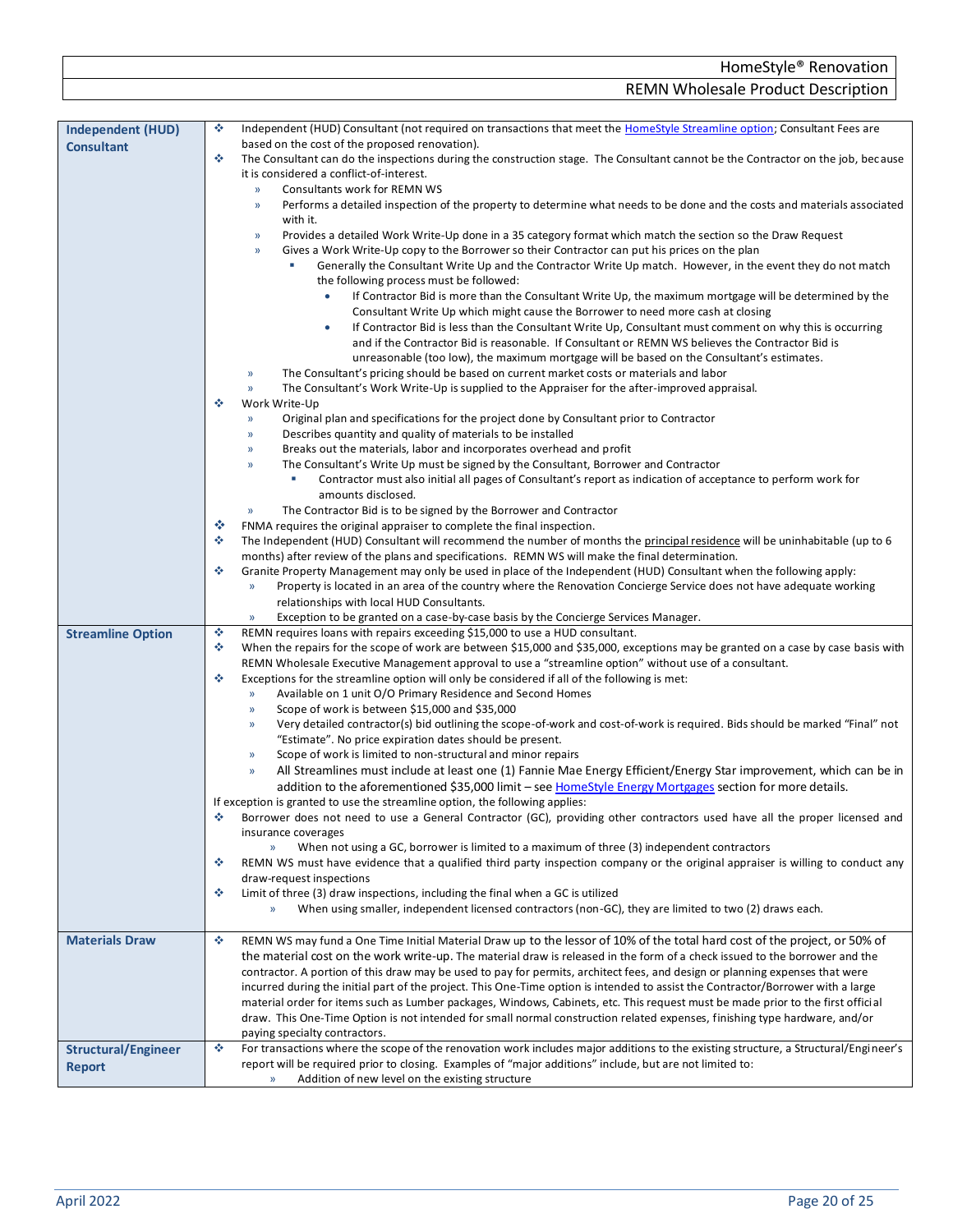<span id="page-20-0"></span>

|                          |   | <b>CONTRACTOR &amp; REHABILITATION PROCESS</b>                                                                                                              |
|--------------------------|---|-------------------------------------------------------------------------------------------------------------------------------------------------------------|
| <b>Construction Loan</b> | ❖ | Construction Loan Agreement an agreement between the borrower(s) and REMN WS:                                                                               |
| <b>Agreement</b>         |   | States the terms and conditions of the loan prior to the completion of the renovations.<br>$\mathcal{Y}$                                                    |
|                          |   | States the events that constitutes a borrower(s) default and indicates the remedies available to REMN WS if<br>$\mathcal{Y}$                                |
|                          |   | the borrower(s) default under the terms of either the construction contract or other loan documents.                                                        |
|                          |   | Requires the contractor to have all license(s) required by any government regulations and to obtain and keep<br>$\mathcal{Y}$                               |
|                          |   | in force an all-risk insurance policy (with a physical loss form endorsement and mortgagee's loss payable                                                   |
|                          |   | clause) equal to 100% of the full replacement costs of improvements, public liability insurance, workmen's                                                  |
|                          |   | compensation insurance (as required by applicable state law) and automobile liability insurance.                                                            |
|                          |   | Requires that either the borrower(s) or the contractor(s) obtain (and keep in force) all work permits required<br>$\mathcal{V}$                             |
|                          |   | by any government agency and comply with all applicable laws or government regulations.                                                                     |
|                          |   | Renovation Refinances where the scope of work includes major additions to the current structure and/or<br>$\mathcal{Y}$                                     |
|                          |   | building additional detached structures such as ADUs or garages require:                                                                                    |
|                          |   | all permits to be obtained prior to Funding.                                                                                                                |
|                          |   | ×<br>evidence that no zoning or property variance approval is required                                                                                      |
|                          | ※ | Requires that the borrower(s)                                                                                                                               |
|                          |   | Submit to REMN WS a title policy, an appraisal (if applicable) and a survey<br>$\mathcal{P}$                                                                |
|                          |   | Permit REMN WS to make property inspections,<br>$\mathcal{Y}$                                                                                               |
|                          |   | Pay all costs and expenses required to satisfy any conditions of the agreement (including cost overruns, the<br>$\mathcal{Y}$                               |
|                          |   | cost of change orders and the cost of enforcement of the agreement in the event of default)                                                                 |
|                          | ❖ | Includes provision related to                                                                                                                               |
|                          |   | The time, manner and method by which REMN WS disbursed advances of the loan proceeds,<br>$\rightarrow$                                                      |
|                          |   | Conditions on how the advance may be used,<br>$\mathcal{Y}$                                                                                                 |
|                          |   | Procedures on how to request an advance (including the proper format, information and required<br>$\mathcal{V}$                                             |
|                          |   | signatories),                                                                                                                                               |
|                          |   | Documentation required to support each request for disbursement of an advance (such as the title policy, any<br>$\mathcal{Y}$                               |
|                          |   | required lien waivers from all contractors, subcontractors and suppliers) and any required inspection reports;                                              |
|                          |   | and,                                                                                                                                                        |
|                          |   | The number and amount of payments that REMN WS is to make to the borrower(s) and/or contractor(s).<br>$\mathcal{Y}$                                         |
|                          | 壘 | Obligates the borrower(s) and the contractor(s) to enter into a construction agreement for all labor and materials to                                       |
|                          |   | renovate the improvements and provide REMN WS with a copy of;                                                                                               |
|                          |   | Contract,<br>$\mathcal{Y}$                                                                                                                                  |
|                          |   | Applicable plans and specifications that fully describe the work to be performed,<br>$\mathcal{Y}$                                                          |
|                          |   | The construction budget (which provides a timetable for stages of completion and the schedule for advances<br>$\mathcal{Y}$<br>for payment of amounts due), |
|                          |   |                                                                                                                                                             |
|                          |   | A schedule of advances for payment of the renovation costs; and,<br>$\rangle$<br>The requirements for requesting (and obtaining approval of) change orders. |
|                          |   | »<br>NOTE - The Renovation Construction Loan Agreement must be reviewed by the Renovation Concierge Team prior to                                           |
|                          |   | closing to ensure it is properly completed and included in the closing package.                                                                             |
|                          |   |                                                                                                                                                             |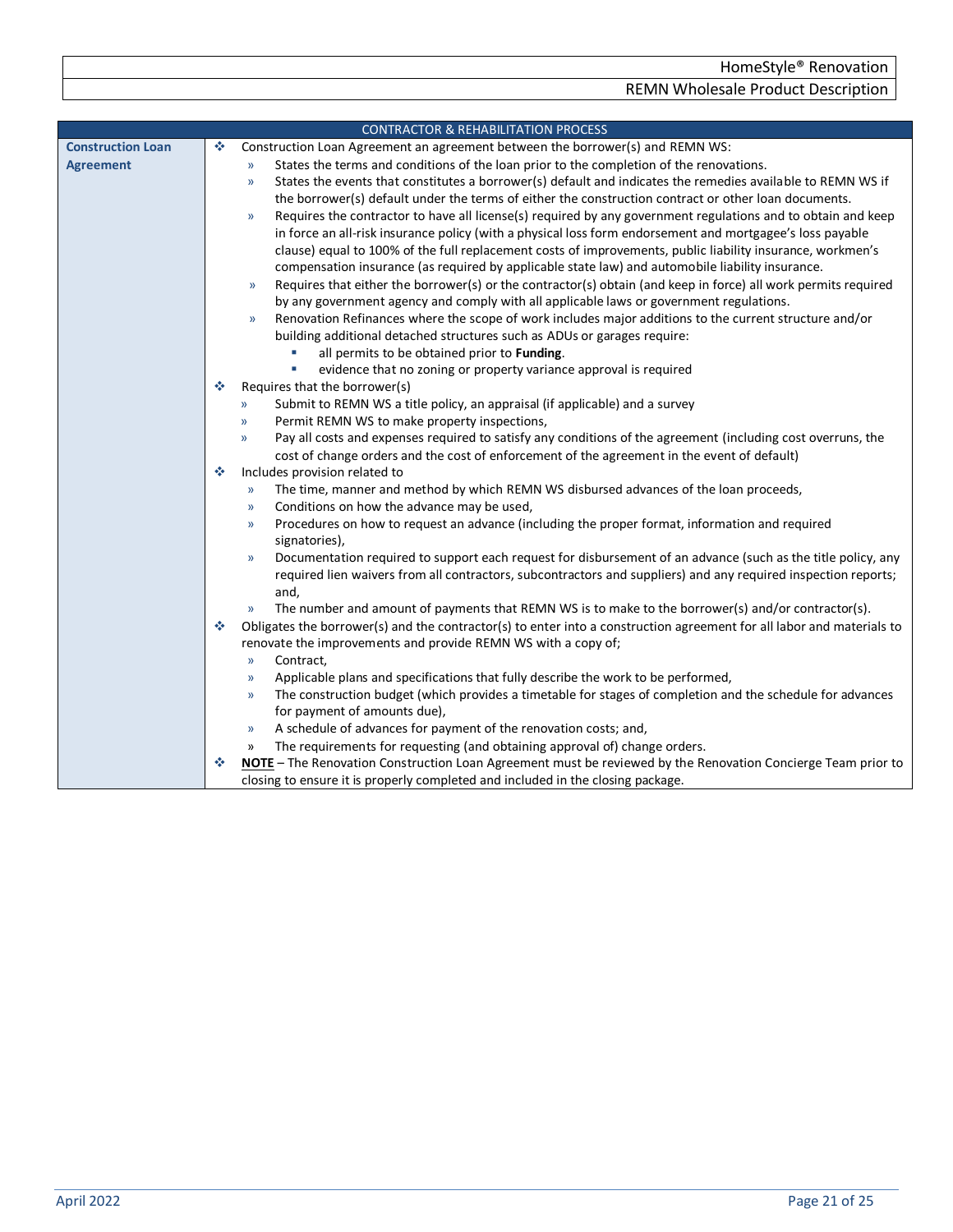<span id="page-21-2"></span><span id="page-21-1"></span><span id="page-21-0"></span>

|                              | <b>CONTRACTOR &amp; REHABILITATION PROCESS</b>                                                                                 |
|------------------------------|--------------------------------------------------------------------------------------------------------------------------------|
| <b>Post-Closing Draw</b>     | All post-closing communication must be directed to the assigned Concierge.<br>٠                                                |
| <b>Request</b>               | It is important that we recognize the Concierge is managing the transaction from start to finish.<br>$\mathcal{Y}$             |
|                              | ٠<br>REMN WS Draw Team operates as part of the Renovation Concierge Services                                                   |
|                              | Act as our internal quality control unit, managing the process and delivery of all checks and complete all<br>$\mathcal{Y}$    |
|                              | internal reconciliation and reporting functions.                                                                               |
|                              | At approximately the 15-day point, Concierge will "hand-off" the management of the file to the                                 |
|                              | Draw Team.                                                                                                                     |
|                              | Files will be set up with one (1) to five (5) draws<br>$\mathcal{Y}$                                                           |
|                              | Draws are determined by the HUD Consultant.                                                                                    |
|                              | A 10% holdback is required on each release from the Rehabilitation Escrow Account. The total of all holdbacks<br>$\mathcal{Y}$ |
|                              | may be released only after the final inspection of the rehabilitation and issuance of the Final Release Notice.                |
|                              | ٠<br>Renovation Concierge Department is to be notified by either the Borrower or the Contractor using the following            |
|                              | email; Renovation@HomeBridge.com                                                                                               |
| <b>Concierge Hand-off to</b> | ٠<br>The following workflow applies to the Concierge Services' hand-off to an REMN WS Draw Specialist:                         |
| <b>Draw Specialist</b>       | $STEP 1$ – Concierge Dept performs the closing call with the borrower and other applicable parties.<br>$\mathcal{Y}$           |
| <b>Process</b>               | STEP 2 - Concierge Dept sends an e-mail to Renovation Draw email box to alert of file.<br>NJ:<br>$\mathcal{V}$                 |
|                              | Renodraw@homebridge.com                                                                                                        |
|                              | STEP 3 - Supervisor/Team Lead assigns the renovation loan file to an REMN WS Draw Specialist within 24<br>$\mathcal{V}$        |
|                              | hours of receipt of the e-mail.                                                                                                |
|                              | STEP 4 - Supervisor/Team Lead sends an e-mail to the assigned Draw Specialist and the assigned Concierge<br>$\rangle$          |
|                              | Specialist, so they are aware that the file has been assigned to them.                                                         |
|                              | STEP 5 - The Concierge Specialist performs a 15-day follow-up call from closing, and introduces the borrower<br>$\mathcal{Y}$  |
|                              | to the REMN WS Draw Specialist.                                                                                                |
|                              | STEP 6 - The Concierge Specialist follows-up with an e-mail to the borrower and CCs the Draw Specialist and<br>$\mathcal{V}$   |
|                              | appropriate RenoDraw mailbox - (renodraw@homebridge.com)                                                                       |
|                              | STEP 7 - From there, the Draw Specialist takes over and continues managing the renovation loan file with<br>$\mathcal{Y}$      |
|                              | follow-up calls.                                                                                                               |
| <b>Renovation</b>            | Following completion of the renovation work, REMN WS must obtain a certification of completion from the original<br>٠          |
| <b>Completion</b>            | appraiser stating that the renovation was completed in accordance with the submitted plans and specifications.                 |
|                              | Final inspection to be completed by original appraiser evidencing rehabilitation completion.<br>$\mathcal{Y}$                  |
|                              | ٠<br>Final draw is released to Borrower and Contractor.                                                                        |
|                              | ٠<br>Concurrent with the last disbursement of funds, REMN WS must obtain a title update through the date the                   |
|                              | renovation was completed, thus ensuring the continuance of FNMA's first lien priority and the absence of any                   |
|                              | mechanic's or materialmen's liens.                                                                                             |
|                              | When the property is located in a state in which contractors', subcontractors' or materialmen's liens have priority<br>❖       |
|                              | over mortgage liens, REMN WS must obtain all necessary releases or take any other action that may be required to               |
|                              | ensure that the title to the property is clear of all encumbrances.                                                            |
|                              | ❖<br>REMN WS must also obtain for retention in the individual mortgage loan file a certification regarding the adequacy        |
|                              | of the property insurance following completion of the renovation(s).                                                           |
|                              | This certificate must confirm that the coverage has been increased, if necessary, to comply with FNMA's<br>$\mathcal{Y}$       |
|                              | standard hazard and flood insurance requirements.                                                                              |
|                              | RCS will forward the Loan Officer a copy of the UPS tracking information the final draw check disbursement, giving             |
|                              | the Loan Officer a follow up sales opportunity to Realtor and the Homeowner.                                                   |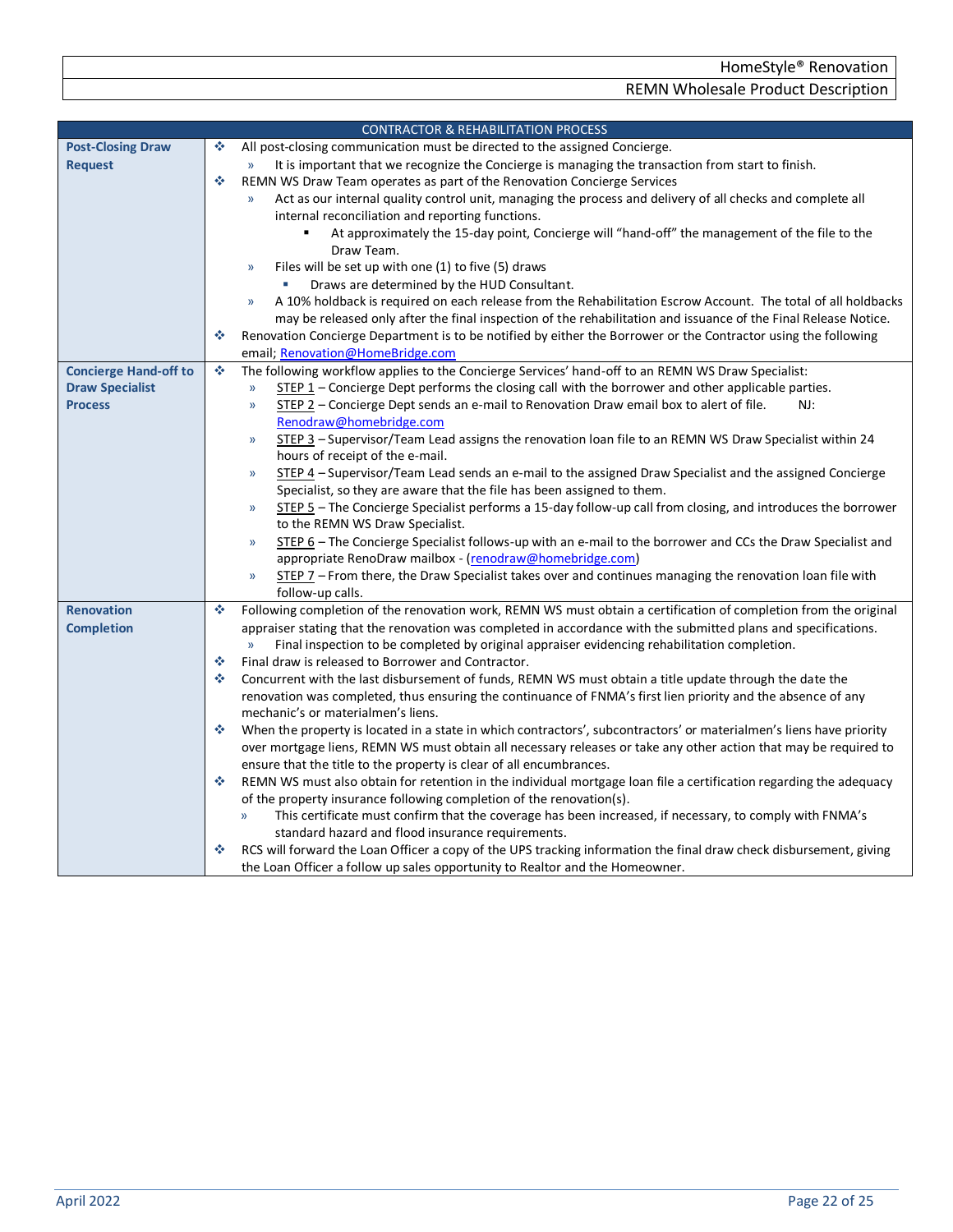<span id="page-22-3"></span><span id="page-22-2"></span><span id="page-22-1"></span><span id="page-22-0"></span>

| <b>CONTRACTOR &amp; REHABILITATION PROCESS</b> |                                                                                                                                                                                                                                                        |                                                                                                                     |  |
|------------------------------------------------|--------------------------------------------------------------------------------------------------------------------------------------------------------------------------------------------------------------------------------------------------------|---------------------------------------------------------------------------------------------------------------------|--|
| <b>Lien Waiver</b>                             | ❖                                                                                                                                                                                                                                                      | Before REMN WS makes any disbursements during the renovation period, we must obtain a lien waiver and a clear       |  |
|                                                |                                                                                                                                                                                                                                                        | title report that releases all contractor, subcontractor and supplier liens.                                        |  |
|                                                | ❖<br>and suppliers upon completion of each stage.                                                                                                                                                                                                      | To receive proceeds from an advance, REMN WS must receive lien waivers from the contractor, all subcontractors      |  |
| <b>Delivery to FNMA</b>                        | $\mathcal{L}_{\mathcal{C}}$                                                                                                                                                                                                                            | REMN WS may deliver a HomeStyle Renovation Mortgage as soon as it is closed; the renovation, repair or              |  |
|                                                |                                                                                                                                                                                                                                                        | rehabilitation does not need to have been completed when the mortgage is delivered. If the borrower defaults        |  |
|                                                |                                                                                                                                                                                                                                                        | under the terms of the mortgage loan before the work is complete and that default continues for at least 120 days,  |  |
|                                                | REMN WS may be required to repurchase the loan.                                                                                                                                                                                                        |                                                                                                                     |  |
|                                                | ❖                                                                                                                                                                                                                                                      | When delivering a HomeStyle Renovation Ioan, REMN WS must include Special Feature Code (SFC) 215 and SFC 001        |  |
|                                                | that FNMA has recourse.                                                                                                                                                                                                                                | as part of the delivery information. These codes indicate that the loan is a HomeStyle Renovation mortgage and      |  |
|                                                |                                                                                                                                                                                                                                                        | HOMESTYLE ENERGY MORTGAGES                                                                                          |  |
|                                                |                                                                                                                                                                                                                                                        |                                                                                                                     |  |
|                                                |                                                                                                                                                                                                                                                        | There is a number of HomeStyle Energy financing options available to a borrower who wishes to improve the energy    |  |
| <b>HomeStyle Energy</b>                        | efficiency of an existing property and decrease its related utility costs. HomeStyle Energy may also be used to create home<br>resiliency for environmental disasters such as floods, storms, and earthquakes, or to repair damage from these types of |                                                                                                                     |  |
| <b>Financing Overview</b>                      | disasters.                                                                                                                                                                                                                                             |                                                                                                                     |  |
|                                                | There is no minimum dollar amount for the energy improvements; maximum dollar amount depends on the type of                                                                                                                                            |                                                                                                                     |  |
|                                                | HomeStyle Energy Activity and the transaction, as described in the table below:                                                                                                                                                                        |                                                                                                                     |  |
| <b>Amount of Energy-</b>                       |                                                                                                                                                                                                                                                        |                                                                                                                     |  |
| <b>Related Items</b>                           |                                                                                                                                                                                                                                                        |                                                                                                                     |  |
|                                                | <b>HomeStyle Energy Activity</b>                                                                                                                                                                                                                       | <b>Maximum Amount to Finance Energy Related Items</b>                                                               |  |
|                                                | Renovation of an existing property<br>to make energy-related                                                                                                                                                                                           | For Purchases or Limited Cash-Out Refinances, up to 15% of the "as completed"<br>appraised value of the property.   |  |
|                                                | improvements                                                                                                                                                                                                                                           |                                                                                                                     |  |
|                                                | Payoff of non-PACE secured or                                                                                                                                                                                                                          | For Limited Cash-Out Refinances, up to 15% of the appraised value of the property.                                  |  |
|                                                | unsecured debt that financed                                                                                                                                                                                                                           | Note: If a HomeStyle Energy loan includes both new energy-related improvements                                      |  |
|                                                | energy-related improvements                                                                                                                                                                                                                            | and payoff of previously acquired energy-related debt, the total of both cannot                                     |  |
|                                                |                                                                                                                                                                                                                                                        | exceed 15%.                                                                                                         |  |
|                                                | Payoff of existing PACE loan that                                                                                                                                                                                                                      | For Purchases or Limited Cash-Out Refinances, all outstanding PACE debt may be                                      |  |
|                                                | was originated on or after July 6,<br>2010                                                                                                                                                                                                             | paid off up to the maximum allowable LTV for the transaction and occupancy type.                                    |  |
|                                                |                                                                                                                                                                                                                                                        | NOTE: REMN WS may use HomeStyle Energy financing in conjunction with HomeStyle Renovation to finance energy-related |  |
|                                                |                                                                                                                                                                                                                                                        | improvements that exceed the amounts in the table above. See Fannie Mae Selling Guide B5-3.2 HomeStyle Renovation   |  |
|                                                | Mortgage for the requirements.                                                                                                                                                                                                                         |                                                                                                                     |  |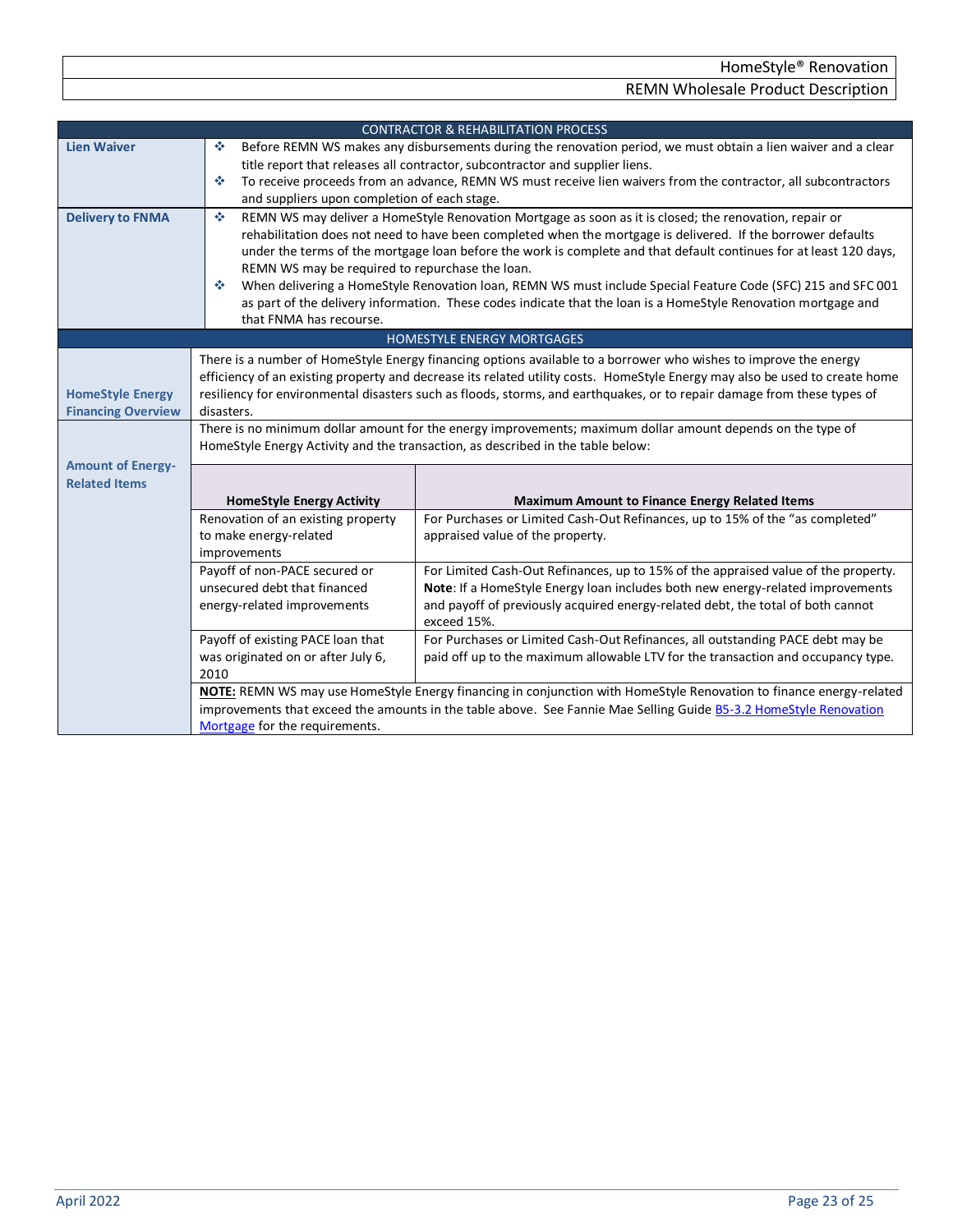<span id="page-23-2"></span><span id="page-23-1"></span><span id="page-23-0"></span>

| <b>Eligible Energy-</b><br><b>Related</b><br><b>Improvements</b> | In addition to energy and water efficiency improvements, HomeStyle Energy can be used to repair homes damaged in a<br>natural disaster or by an environmental hazard and to install resiliency or preventative improvements, including the<br>following:<br>Storm surge barriers;<br>$\mathcal{Y}$<br>Foundation retrofitting for earthquakes;<br>$\mathcal{Y}$<br>Hazardous brush and tree removal in fire zones;<br>$\mathcal{Y}$<br>Retaining walls to address mud or water flows; and<br>$\mathcal{Y}$<br>Other items specifically needed to either repair environmental hazard damage or improve the home's ability to<br>$\mathcal{V}$<br>withstand environmental hazards such as hurricanes, tornadoes or wind storms, earthquakes, flooding, landslides, and<br>wildfires.<br>Installation of radon remediation systems is also an eligible improvement under HomeStyle Energy.<br>Note: The term "energy-related improvements" is used this section and includes all eligible improvements described<br>$\mathcal{Y}$<br>above.                                                                                                                                                                                                                                                                                                                                                                                                                                                                                                                                                                                                                                                                                                                                                                                                                                                                                                                                                                                                                                                                                                                                                                                                                                                                                                                                                                                                                                                                                                      |
|------------------------------------------------------------------|-----------------------------------------------------------------------------------------------------------------------------------------------------------------------------------------------------------------------------------------------------------------------------------------------------------------------------------------------------------------------------------------------------------------------------------------------------------------------------------------------------------------------------------------------------------------------------------------------------------------------------------------------------------------------------------------------------------------------------------------------------------------------------------------------------------------------------------------------------------------------------------------------------------------------------------------------------------------------------------------------------------------------------------------------------------------------------------------------------------------------------------------------------------------------------------------------------------------------------------------------------------------------------------------------------------------------------------------------------------------------------------------------------------------------------------------------------------------------------------------------------------------------------------------------------------------------------------------------------------------------------------------------------------------------------------------------------------------------------------------------------------------------------------------------------------------------------------------------------------------------------------------------------------------------------------------------------------------------------------------------------------------------------------------------------------------------------------------------------------------------------------------------------------------------------------------------------------------------------------------------------------------------------------------------------------------------------------------------------------------------------------------------------------------------------------------------------------------------------------------------------------------------------------------------|
| <b>Eligible Property &amp;</b><br><b>Occupancy Types</b>         | All 1 unit existing properties are eligible for HomeStyle Energy. All property types are eligible. Manufactured homes<br>$\mathcal{Y}$<br>are eligible provided the improvements do not include structural changes.<br>All occupancy types are permitted - Primary Residence, Second Home, Investment Property<br>$\mathcal{Y}$                                                                                                                                                                                                                                                                                                                                                                                                                                                                                                                                                                                                                                                                                                                                                                                                                                                                                                                                                                                                                                                                                                                                                                                                                                                                                                                                                                                                                                                                                                                                                                                                                                                                                                                                                                                                                                                                                                                                                                                                                                                                                                                                                                                                               |
| <b>Energy Report</b><br><b>Requirements</b>                      | Borrowers are required to obtain a residential or home energy report to identify the recommended energy<br>$\mathcal{Y}$<br>improvements to the property and the estimated cost savings associated with those improvements.<br>The energy report must be reviewed by REMN WS and must:<br>$\mathcal{Y}$<br>Identify the recommended energy improvements and expected costs of the completed improvements;<br>Specify the monthly energy savings to the borrower; and<br>Verify that the recommended energy improvements are cost-effective. Energy improvements are determined<br>٠<br>to be cost-effective when the cost of the improvements, including maintenance, is less than the present value of<br>the energy saved over the useful life of the improvements. (The cost-effectiveness of the improvements may be<br>assessed in the aggregate and are not required to be assessed separately for each energy improvement).<br>The report must meet at least one (1) of the following standards:<br>$\mathcal{Y}$<br>A Home Energy Rating Systems (HERS) report completed by a HERS rater who is accredited under the Mortgage<br>Industry National Home Energy Rating Standards (HERS Standards), as adopted by the Residential Energy<br>Services Network (RESNET). A list of accredited HERS raters by state can be located at RESNET's website.<br>A Department of Energy (DOE) Home Energy Score Report completed by an independent third-party energy<br>٠<br>assessor with credentials obtained through one of more of the organizations listed as eligible under the DOE<br>program. A list of acceptable organizations can be found on the DOE website.<br>A rating report completed by an independent and certified home energy consultant or auditor, comparable in<br>٠<br>rating methods and scope to the HERS or Home Energy Score evaluation, and that is permitted under a local or<br>state level home energy certification or audit program.<br>The energy report must be dated:<br>$\mathcal{V}$<br>No earlier than 120 days prior to the note date; or,<br>٠<br>If related to expenses previously incurred and being paid off with a refinance transaction, within 120 days of the<br>٠<br>energy-related expenses.<br>If the cost of the energy report is paid for by the borrower, the cost may be financed as part of the mortgage by<br>$\mathcal{V}$<br>including it in the cost of the energy improvements. The cost must be included on the settlement statement if it is<br>financed in the mortgage loan. |